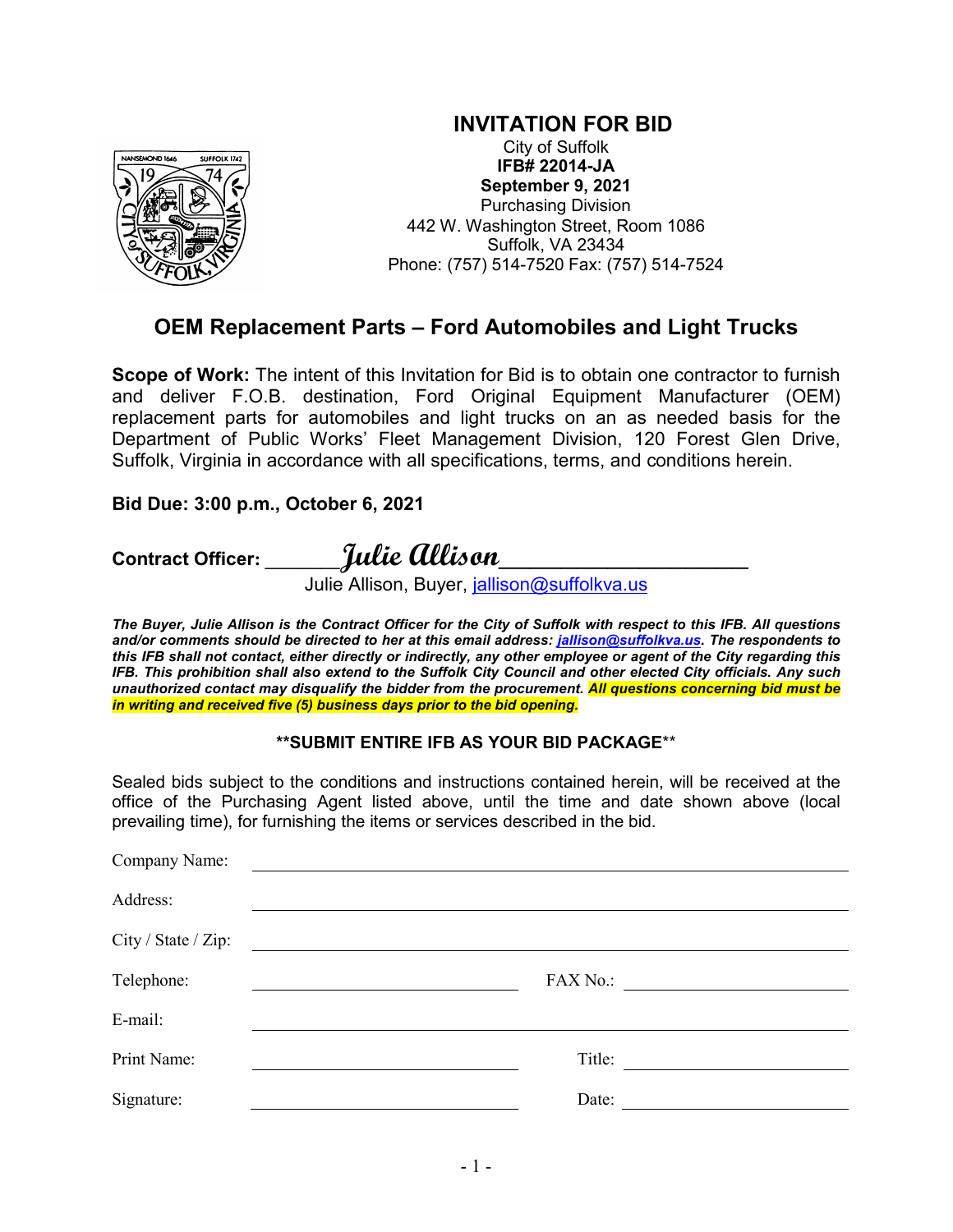In compliance with this Invitation for Bid (IFB), and subject to all the conditions thereof, the signatory offers, if this bid is accepted within ninety (90) calendar days from the date of the opening, to furnish any or all of the items and/or services upon which prices are quoted, at the price set opposite each item, to be delivered at the time and place specified herein. The above signature certifies the bidder has read, understands, and agrees to all terms, conditions, and requirements of this bid, and is authorized to contract on behalf of firm named above.

Questions concerning this project must be in writing and addressed to the Contract Officer stated herein; and must be received no later than five (5) business days preceding the date that the bids are accepted.

Addendums, award information, etc may be downloaded from the City's Purchasing Division's Bid Board website:<http://apps.suffolkva.us/bids/>

IF YOU NEED ANY REASONABLE ACCOMMODATION FOR ANY TYPE OF DISABILITY IN ORDER TO PARTICIPATE IN THIS PROCUREMENT, PLEASE CONTACT THIS DIVISION AS SOON AS POSSIBLE.

#### **BID OPENING**

Bids shall be publicly opened and read aloud on the date that the bids are accepted. Public opening will be held on **October 6, 2021**, at **3:00 PM** (local prevailing time), in the City of Suffolk Municipal Center**, Conference Room Number 4,** located at 442 W. Washington Street, Suffolk, VA 23434-5237.

#### **ALL HAND DELIVERED BIDS MUST BE SUBMITTED AT THIS LOCATION PRIOR TO 3:00 P.M.**

Bidders will be required to follow current COVID-19 guidelines to attend the bid opening. Please be aware COVID guidelines regarding in-person gatherings are subject to change and bidders should check the City's Purchasing website for the latest updates.

#### **SUBMITTALS**

**Bidder should submit the entire IFB as their bid package.**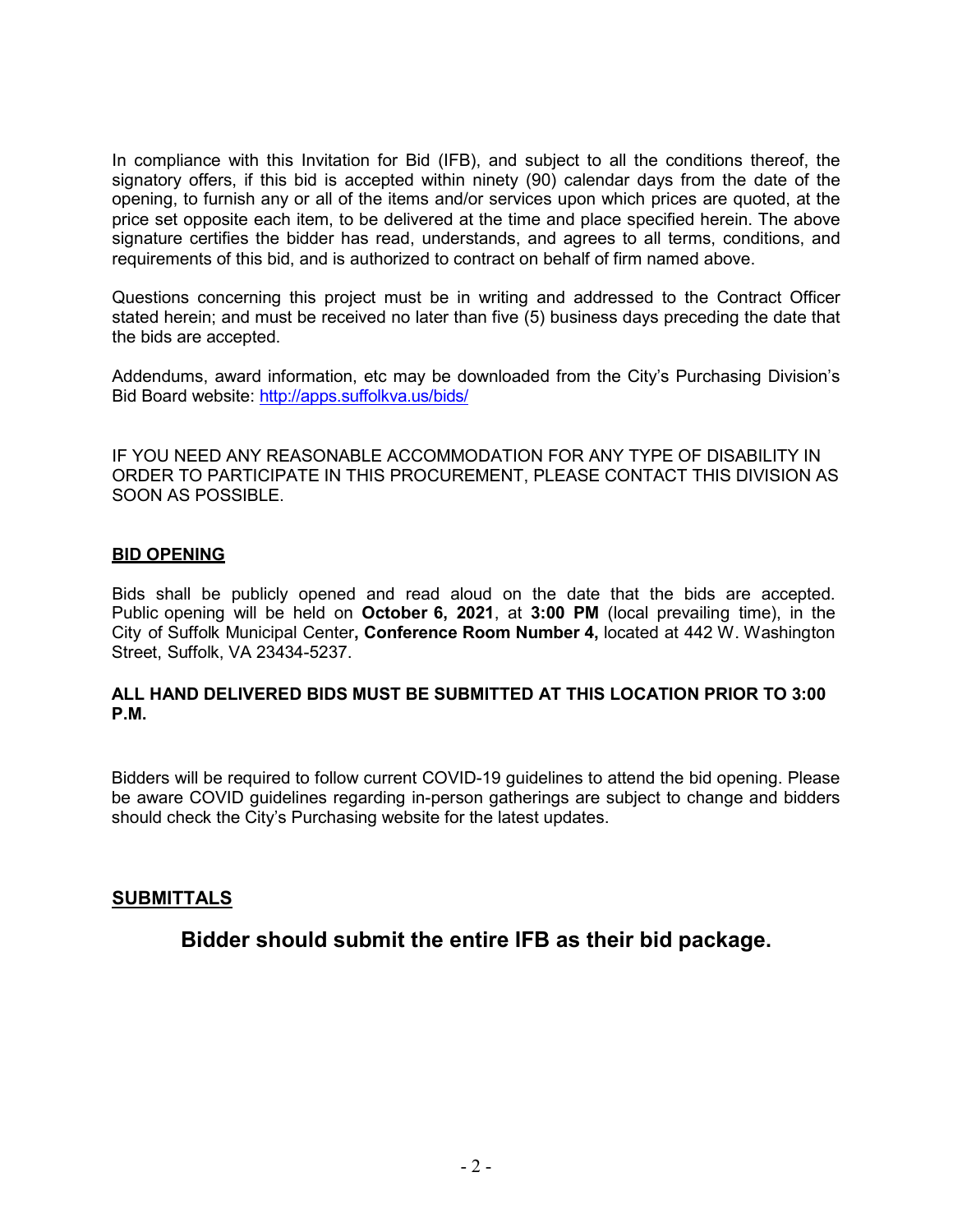# **INVITATION FOR BID**

# **OEM Replacement Parts – Ford Automobiles and Light Trucks**

### **SECTION/TITLE**

| 2.0 |  |
|-----|--|
| 3.0 |  |
| 4.0 |  |
| 5.0 |  |
| 6.0 |  |
|     |  |

BID PRICING FORM AND OTHER FORMS TO BE EXECUTED BY THE BIDDER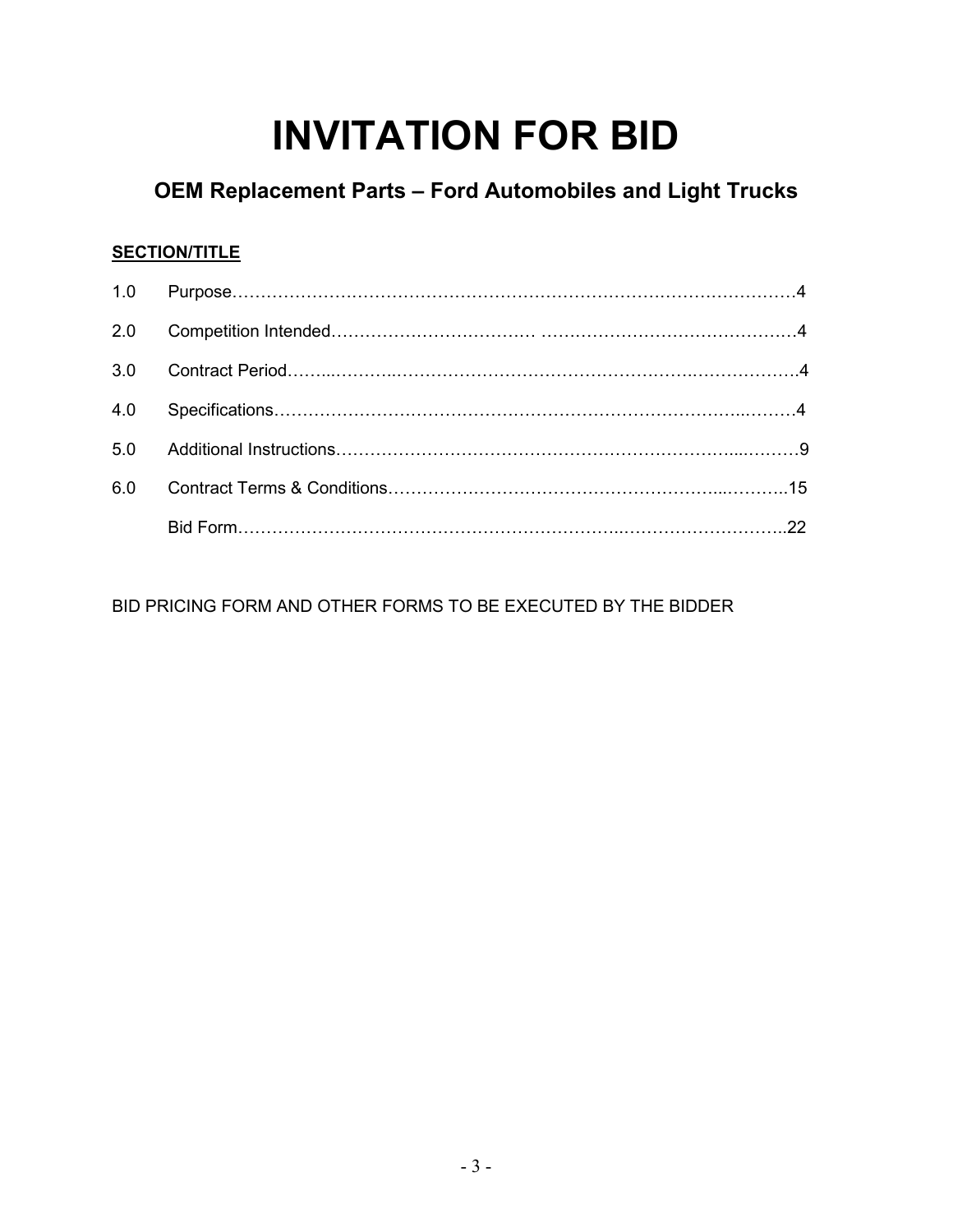#### **1.0 PURPOSE**

The intent of this Invitation for Bid is to purchase annual requirements of Ford Original Equipment Manufacturer (OEM) replacement parts for automobiles and light trucks to be used by the City's Department of Public Works' Fleet Management Division on an "as needed basis" during the contract period. Parts shall be delivered F.O.B. destination to City of Suffolk Fleet Management Facility, 120 Forest Glen Drive, Suffolk Virginia 23434 in accordance with all specifications, terms, and conditions herein.

#### **2.0 COMPETITION INTENDED**

It is the City's intent that this Invitation for Bid (IFB) permits competition. It shall be the bidder's responsibility to advise the Purchasing Agent in writing if any language requirement, specification, etc., or any combination thereof, inadvertently restricts or limits the requirements stated in this IFB to a single source. Such notification must be received by the Purchasing Agent not later than five (5) days prior to the date set for bids to close.

#### **3.0 CONTRACT PERIOD**

The contract shall cover the period beginning October 1, 2021 and continuing through September 30, 2022.

This contract may be renewed based on the terms and conditions at the expiration of its term at the sole discretion of the City. Automatic renewals will occur for up to two (2) additional one-year periods through September 30, 2024.

#### **4.0 SPECIFICATIONS**

#### 4.1 General Specifications

The purpose of this Request for Bid is to establish an agreement whereby the Department of Public Works' Fleet Management Division may obtain Ford Original Equipment Manufacturer (OEM) parts with prompt and reliable service at fair and reasonable prices. All items are intended for the sole use of the City and will not be available for resale.

This bid is for repair parts that are considered as OEM supplied only where there are no readily available after market suppliers. Repair parts will be required under the category of "automotive and light truck" equipment only. Equipment shall refer to parts used in the repair of automobile and light trucks with a GVWR of up to one (1) ton.

Currently the Division of Fleet Management maintains approximately 616 Ford automobiles and light trucks manufactured between 1991 and current date.

The City shall be under no obligation to purchase any specific quantity of any item but will buy its requirements of OEM parts from the Contractor during the period stated.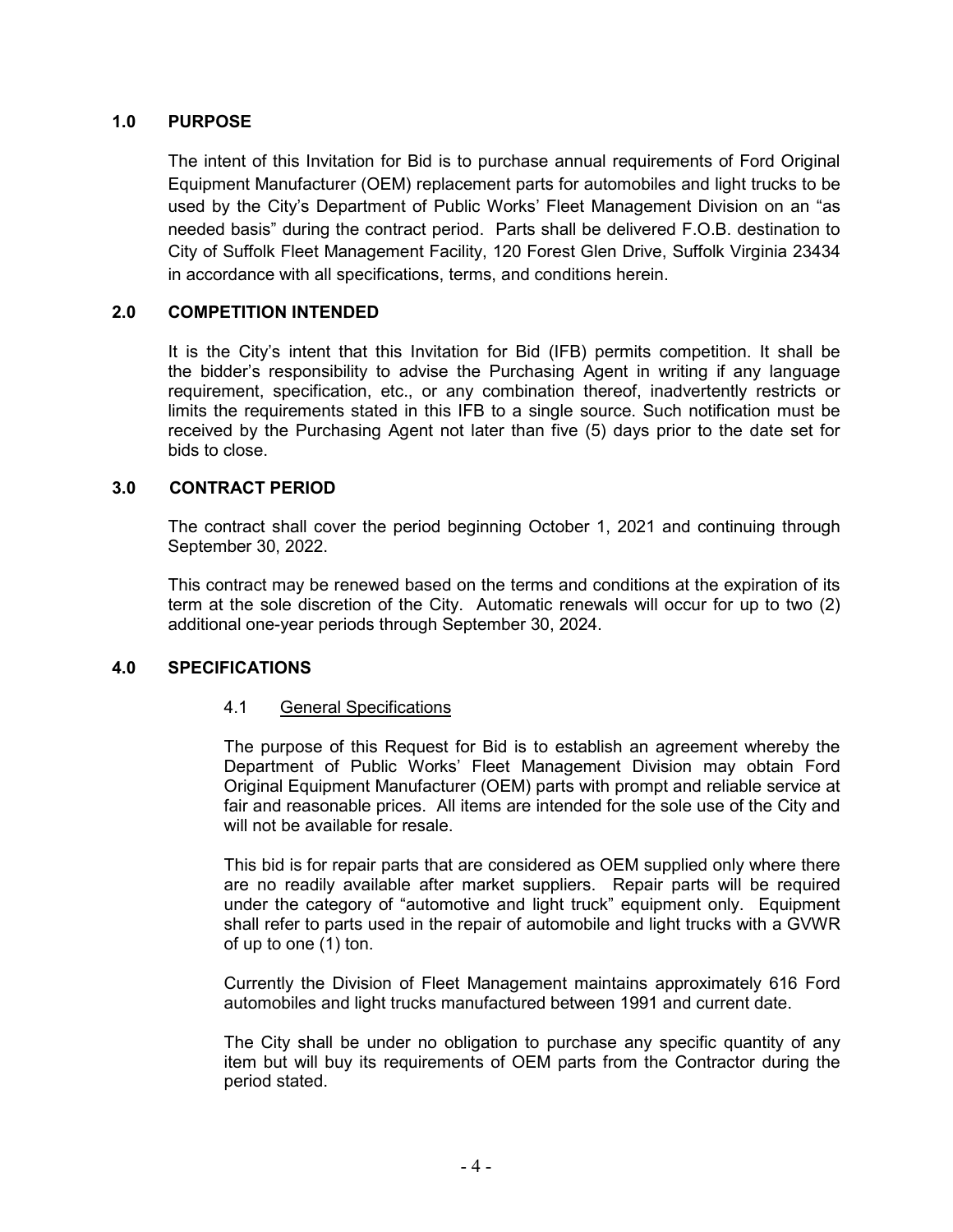Obsolete Parts: In the event that a specified part becomes obsolete, the Contractor will be required to pick up the obsolete part and credit back the original purchase price to the Fleet Management Division's account.

#### 4.2 Product Quality

All products shall be Ford Original Equipment Manufacturer (OEM); no substitutions will be accepted. Parts shall carry a factory warranty of not less than ninety (90) days.

#### 4.3 Pricing

The Bidder shall offer a percentage (%) of discount based on the published Suggested List Price (or other approved Price Listing) from the most current "Dealer Parts & Accessories Price Schedule"; same profit margin shall apply to target parts. **"Cost plus a percentage of cost" pricing is not allowed per the Virginia Public Procurement Act (VPPA) and will not be accepted by the City of Suffolk.**

Example: The published Suggested List Price of a part is \$50.00, and the Contractor is offering a 10% discount on his products. The City may purchase the part at a cost of \$45.00 (10% off the Suggested List Price).

All prices offered herein shall reflect the most current Dealer Parts & Accessories Price Schedule. Price changes will be allowed with frequency of manufacturer. Bidder must state on his Bid Form whether pricing will be based on automated pricing from the manufacturer or the printed price listing. If automated, the Contractor shall furnish a printout of inventory with pricing each month; if printed, the Contractor shall furnish a publication of the current price list on a quarterly basis. It shall be the Contractor's responsibility to notify the Buyer in advance of any anticipated changes in prices and submit a request for a price increase by furnishing bona fide manufacturer's documentation or price lists reflecting the changes. Any increase shall be limited to the actual cost increase to the Contractor which is initiated by the item manufacturer.

City of Suffolk reserves the right to accept or reject request for price increase within thirty (30) days. If the price increase is rejected, the specific item in question may be canceled. If the price increase is approved, the price will remain firm for 180 days from date of acceptance.

Prices quoted shall include inside delivery costs. Prices quoted shall be exclusive of all applicable Federal and Virginia State taxes. Tax exemption certificate will be furnished, if required.

#### 4.4 Contractor's Inventory

The Contractor agrees to stock an adequate supply of OEM replacement parts to meet delivery requirements. The City reserves the right to inspect bidder's inventory in order to ascertain inventory levels.

The Contractor shall notify the Fleet buyer when out of stock on any item due to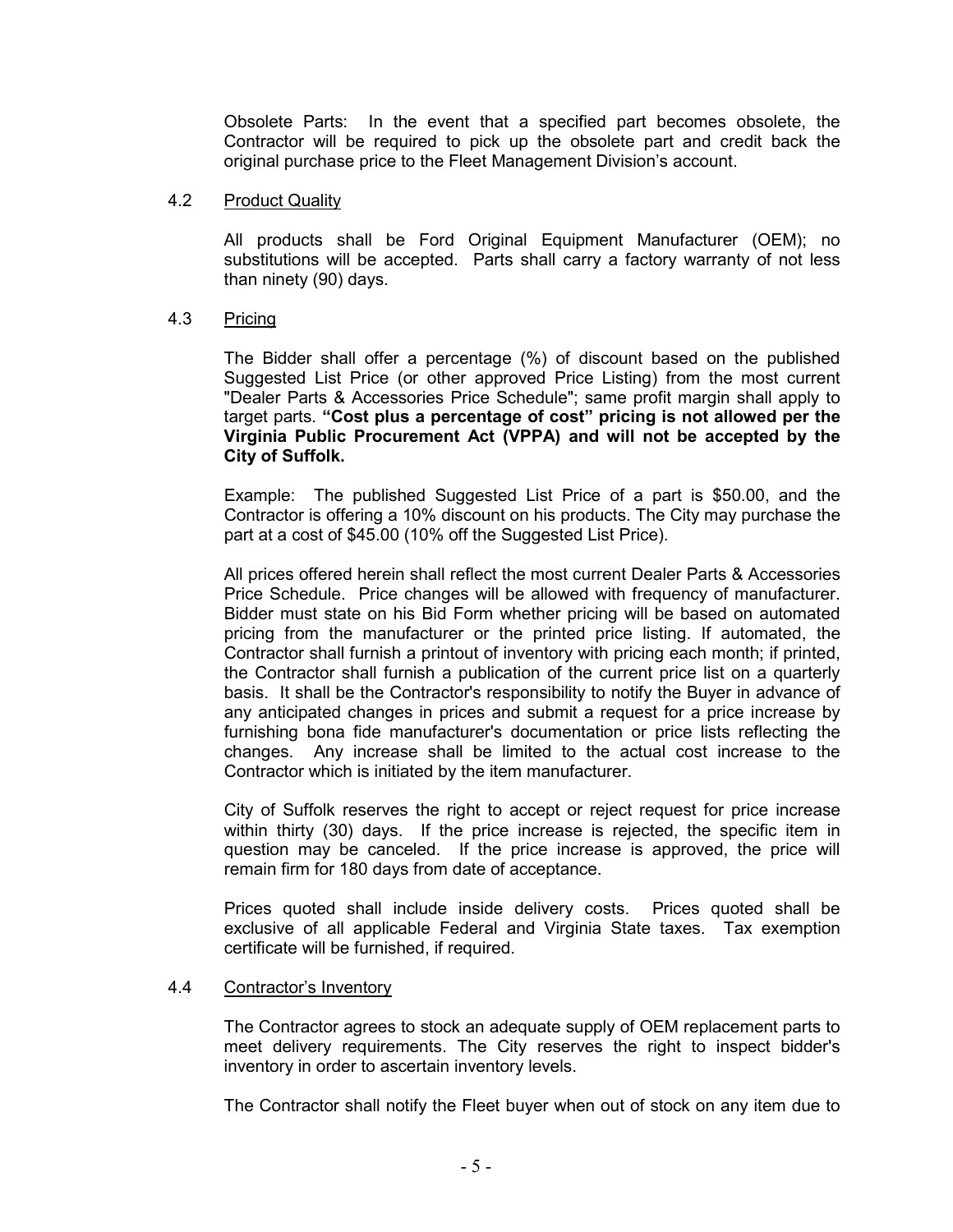circumstances beyond his control. The City reserves the right to procure out-ofstock items from other sources in these situations.

#### 4.5 Ordering and Invoicing

Contractor shall submit all invoices and credit memos to Fleet Management; each shall reference the appropriate Purchase Order. Items shall be billed to Fleet Management, City of Suffolk, 120 Forest Glen Dr., Suffolk, VA 23434 for processing of payments in accordance with the City's normal payment cycle. All credit memo's must indicate original invoice number.

#### 4.6 Returns

For items delivered incorrectly, the Contractor shall pick up items to be returned on his next regular delivery or within seven (7) days of notification, whichever comes first, and allow full credit for items returned in original condition.

Should the using agency desire to return items which were delivered in accordance with their order (not the error of the Contractor), Contractor shall accept said returns but may assess a restocking fee not to exceed 10% of the City's cost for that item.

#### 4.7 Delivery Requirements

All deliveries shall be inside delivery and shall be made directly to Fleet Management.

The Contractor shall furnish an itemized invoice complete with unit pricing with each order. Payment will be made to the contractor via the City's purchasing card unless order exceeds \$5,000.00. A purchase order will be issued to the contractor for orders exceeding \$5,000.00, and payment of invoices will be made against the purchase order.

Orders for items needed for immediate use shall be delivered within **twenty-four (24) hours**. The Contractor shall be responsible for all transportation/delivery costs unless special delivery requests are made by the City, at which time additional freight charges must be approved by City personnel.

The Contractor shall maintain delivery efficiency level of 95% or better for the schedule specified.

#### 4.8 Management Reports

The Purchasing Department requests that the Contractor provide a quarterly year-to-date summary report of items purchased by the City.

#### 4.9 Bid Evaluation and Award

If awarded, the bid shall be awarded to the lowest responsive and responsible bidder for the Total Bid Price.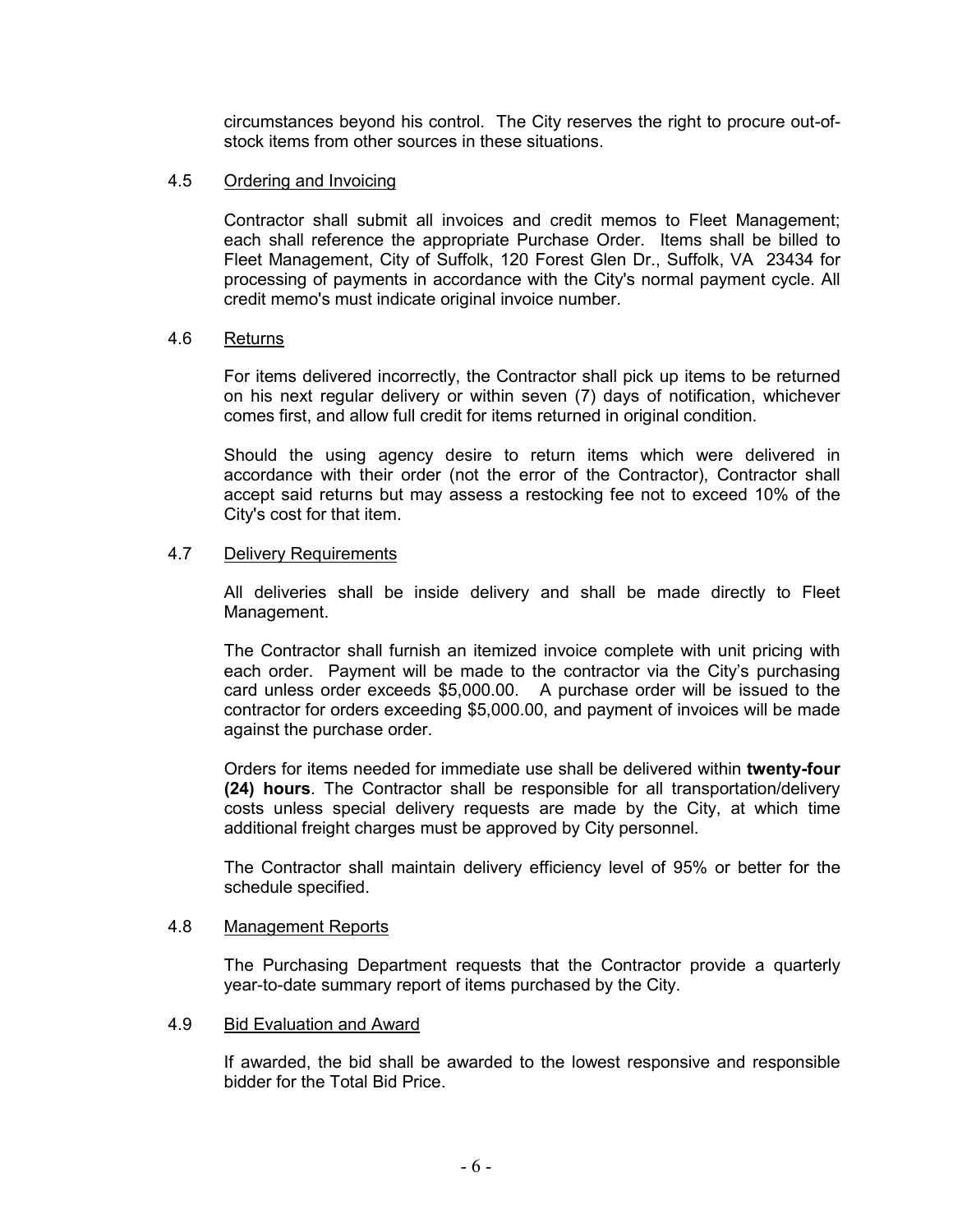### **5.0 ADDITIONAL INSTRUCTIONS**

- 1. **Use of Form**: All bids shall be submitted on and in accordance with this form. If more space is required to furnish a description of the goods and/or services bid, or delivery terms, the bidder may attach a letter hereto that will be made a part of the bid. In case of conflict, the bid may be considered non-responsive. The City's published specifications for this IFB shall supersede any additional writings submitted with the bid. Such writings shall be clearly marked and noted as an exception.
- 2. **Submittals**: All bids shall be submitted sealed, plainly marked showing the bid number, date and time. The entire solicitation document is to be returned when submitting a bid unless otherwise directed by the bid document. Failure to return all pages may result in a determination that the submittal is non-responsive.
- 3. **Late Bids**: Bids and amendments thereto, if received by the City's Purchasing Division ("Purchasing") after the date and time specified for bid opening, will not be considered. It will be the responsibility of the bidder to see that their bid is received by Purchasing as specified. There will be no exceptions. Date of postmark will not be considered. Telephone, facsimile, electronic and verbal bids will not be accepted. Prices or changes shown on the outside of an envelope will not be considered in determination of low bid.
- 4. **City Hall Closure**: If City Hall is closed for business at the time scheduled for the bid opening, for whatever reasons, sealed bids will be accepted and opened on the next business day of the City, at the original scheduled hour.
- 5. **Competition Intended:** It is the City's intent that the Invitation for Bid (IFB) permits competition. It shall be the bidder's responsibility to advise the Contract Officer in writing if any language requirement, specification, etc., or any combination thereof, inadvertently restricts or limits the requirements stated in the IFB to a single source. Such notifications must be received by the Contract Officer five (5) days prior to the date set for the bids to close.

**Contract Quantities**: The quantities specified in the Invitation for Bid are estimates only unless otherwise clearly noted, and are given for the information of bidders and for the purpose of bid evaluation. They do not indicate the actual quantity that will be required, since such volume will depend upon requirements that may develop during the contract period. Quantities shown shall not be construed to represent any amount which the City shall be obligated to purchase under the contract, or relieve the bidder of his obligation to fill all orders placed by the City, except as clearly noted.

- 6. **Delivery**: The time of delivery must be stated in definite terms. If time of delivery for different goods and/or services varies, the bidder shall so state.
- 7. **Faith-based Organizations**: The City of Suffolk does not discriminate against faithbased organizations.
- 8. **Bidder Qualifications**: Only bids from established Bidders for work similar in scope to work herein shall be considered; the City reserves the right to request specific reference information prior to award. Bidder shall demonstrate that he has adequate and appropriate manpower, tools and equipment to respond and perform in accordance with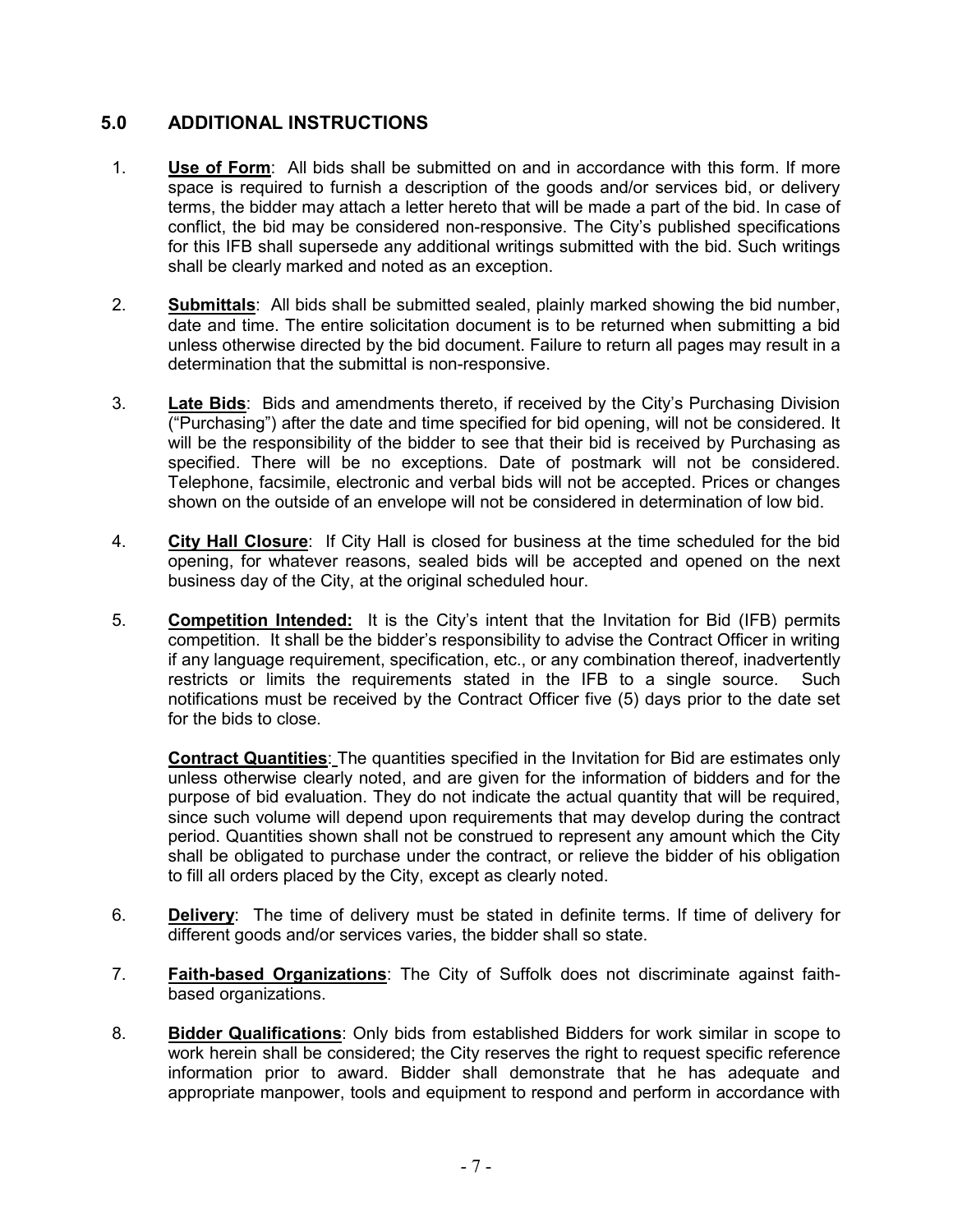the provisions herein. The City may, at its option, disqualify a bidder and reject his bid for cause. Reasons deemed to be sufficient for this action shall include, but not be limited to, the following:

- **Evidence of collusion among bidders.**
- Receipt of more than one bid on any project from an individual, or from a corporation. This restriction does not apply to subcontractors.
- **Default on any previous contract.**
- **For unreasonable failure to complete a previous contract within the** specified time or for being in arrears on an existing contract without reasonable cause for being in arrears.
- Inability to perform as revealed by an investigation of the Bidder's financial statement, experience and/or plant and equipment.
- Bidder does not meet project-specific requirements, as identified in the Contract **Documents**
- 9. **Pricing to be F.O.B. Destination – Freight Allowed:** Pricing shall be F.O.B. destination-freight included for all competitive bids. F.O.B. Destination-Freight Included shall include all shipping costs to the City location(s) at the unit cost. No additional shipping charges shall be allowed.
- 10. **Samples**: Samples, when requested, must be furnished free of expense, and upon request, if not destroyed, will be returned at the bidder's risk and expense.
- 11. **Silence of Specifications**: The apparent silence of these specifications and any supplemental specifications as to any detail or the omission from the specifications of a detailed description concerning any point shall be regarded as meaning that only the best commercial practices are to prevail and correct type, size and design are to be used. All interpretations of these specifications shall be made on the basis of this statement.
- 12. **Capacity of Bidder**: All bids must be signed by a responsible officer or employee having the authority to bind the firm in contract. The bidder agrees that its contract performance shall be in strict conformance with the contract documents.
- 13. **Rights to Damages**: By signing this bid, the bidder assigns to the City any and all rights that it may have under the antitrust laws of the United States and the Commonwealth of Virginia in any way arising from or pertaining to this bid. This provision is remedial in nature and is to be liberally construed by any court in favor of the City.
- 14. **Anti-collusion**: The bidder certifies by signing this Invitation of Bid that this bid is made without prior understanding, agreement, or accord with any other person or firm submitting a bid for the same goods and/or services and that this bid is in all respects bona fide, fair, and not the result of any act of fraud or collusion with another person or firm engaged in the same line of business or commerce. Any false statement hereunder may constitute a felony and can result in a fine and imprisonment, as well as civil damages.
- 15. **Contact Prohibition**: Direct contact with City departments other than Purchasing, on the subject of this bid is expressly forbidden except with the foreknowledge and permission of the Contract Officer. Violation may result in a determination that your firm is ineligible for an award.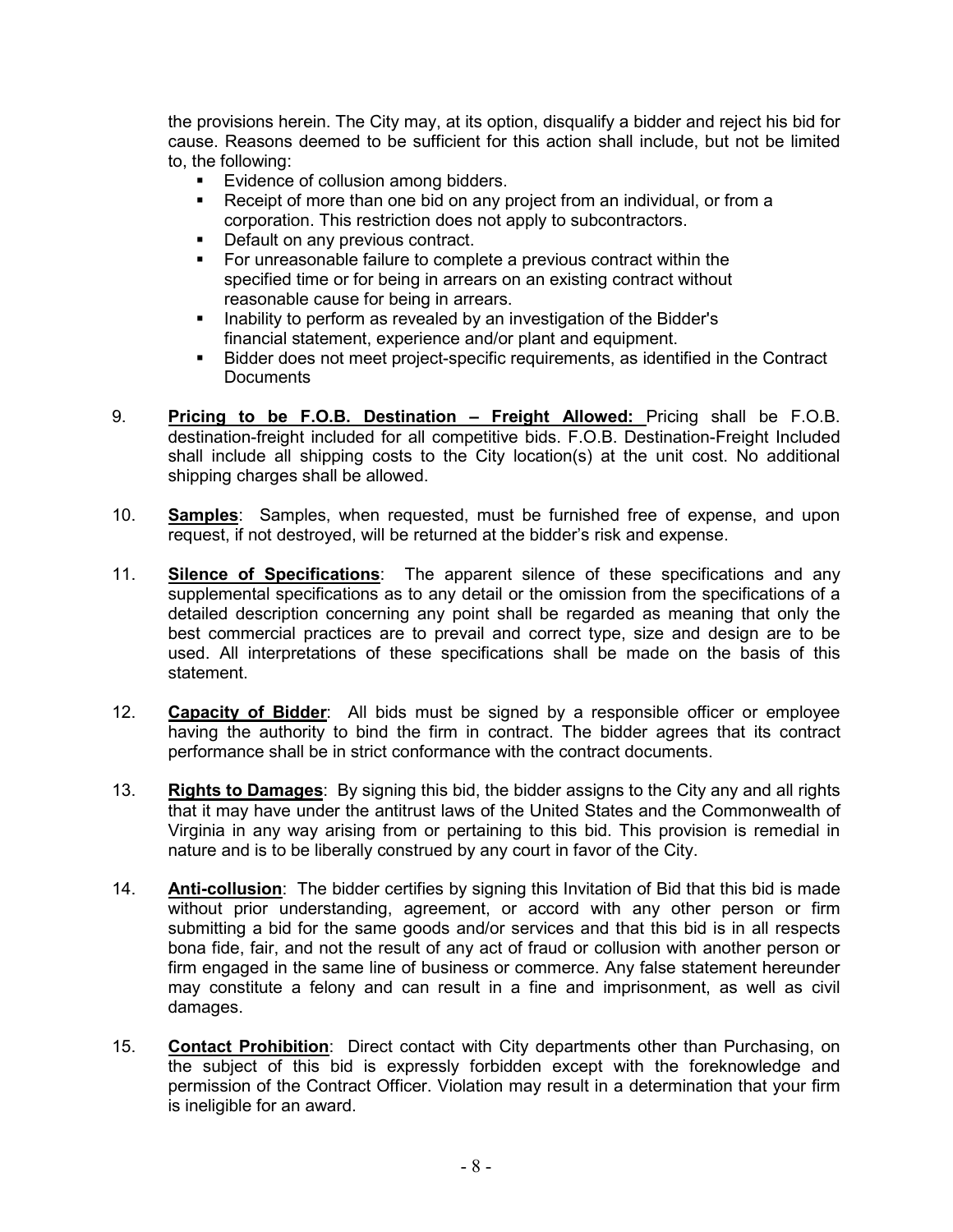All questions shall be in writing to the Contract Officer shown on the title page of the bid. The respondents to this IFB shall not contact, either directly or indirectly, any other employee or agent of the City regarding this IFB. This prohibition shall also extend to the Suffolk City Council and locally elected officials. Any such unauthorized contact may disqualify the bidder from this procurement.

- 16. **Debarment Status**: By submitting a bid, bidders certify that they are not currently debarred by the Commonwealth of Virginia from submitting bids or proposals on contracts for the type of goods and/or services covered by this solicitation, nor are they an agent of any person or entity that is currently so debarred.
- 17. **Ethics in Procurement**: Bidders, Offerors, Contractors or Consultants must provide written disclosure with their bid or proposal if one of its officers, directors, trustees, partners, employees or lenders is an employee or an immediate family member (as defined by §2.2-4368 of the Virginia Public Procurement Act) of the City who is involved personally or substantially participates in this procurement transaction or owns or controls an interest of more than three percent (3%) of the company or received more than \$5,000 annually from the Bidder, Offeror, Contractor, or Consultant.
- 18. **Addenda**: If issued, addenda to this solicitation will be posted on the Purchasing website<http://apps.suffolkva.us/bids/>It is the bidder's responsibility to check the website or contact Purchasing prior to the submittal deadline to ensure that the bidder has a complete, up-to-date package. Acknowledgement of all issued addenda shall be indicated on the bid form in the appropriate spaces. Failure to acknowledge all addenda will result in bid being non-responsive.
- 19. **Withdrawal of Bids**: Bidder has the right to request withdrawal of their bids from consideration due to error by giving notice not later than two business days after the bids are publicly opened. Work papers showing evidence of error(s) may be required.

Bids may be withdrawn any time prior to the bid opening. Withdrawal of bids may be accomplished by submitting such request in writing on the issuing company's letterhead either in person, electronically, or by certified mail.

- 20. **Award**: Award will be made to the lowest responsive and responsible bidder by Annual Grand Total. The quality of the goods and/or services to be supplied, their conformity with the specifications, their suitability to the requirements, the delivery, qualifications and references will be taken into consideration in making the award. The City reserves the right to refuse all bids. Determination of low bid shall be determined by the audited figure shown on the pricing page titled 'ANNUAL GRAND TOTAL'. In case of error in the extension of prices, the unit price shall govern.
- 21. **Announcements**: Upon the award or the announcement of the decision to award a contract, the City will publicly post such notice on the bulletin board located outside of the Purchasing Division and on the City's web site:<http://apps.suffolkva.us/bids/>
- 22. **Offer/Acceptance**: Each bid is received with the understanding that the acceptance in writing by the City of the bidder to furnish any or all of the goods and/or services described therein, shall constitute a contract between the bidder and the City, which shall bind the bidder to furnish and deliver the goods and/or services quoted at the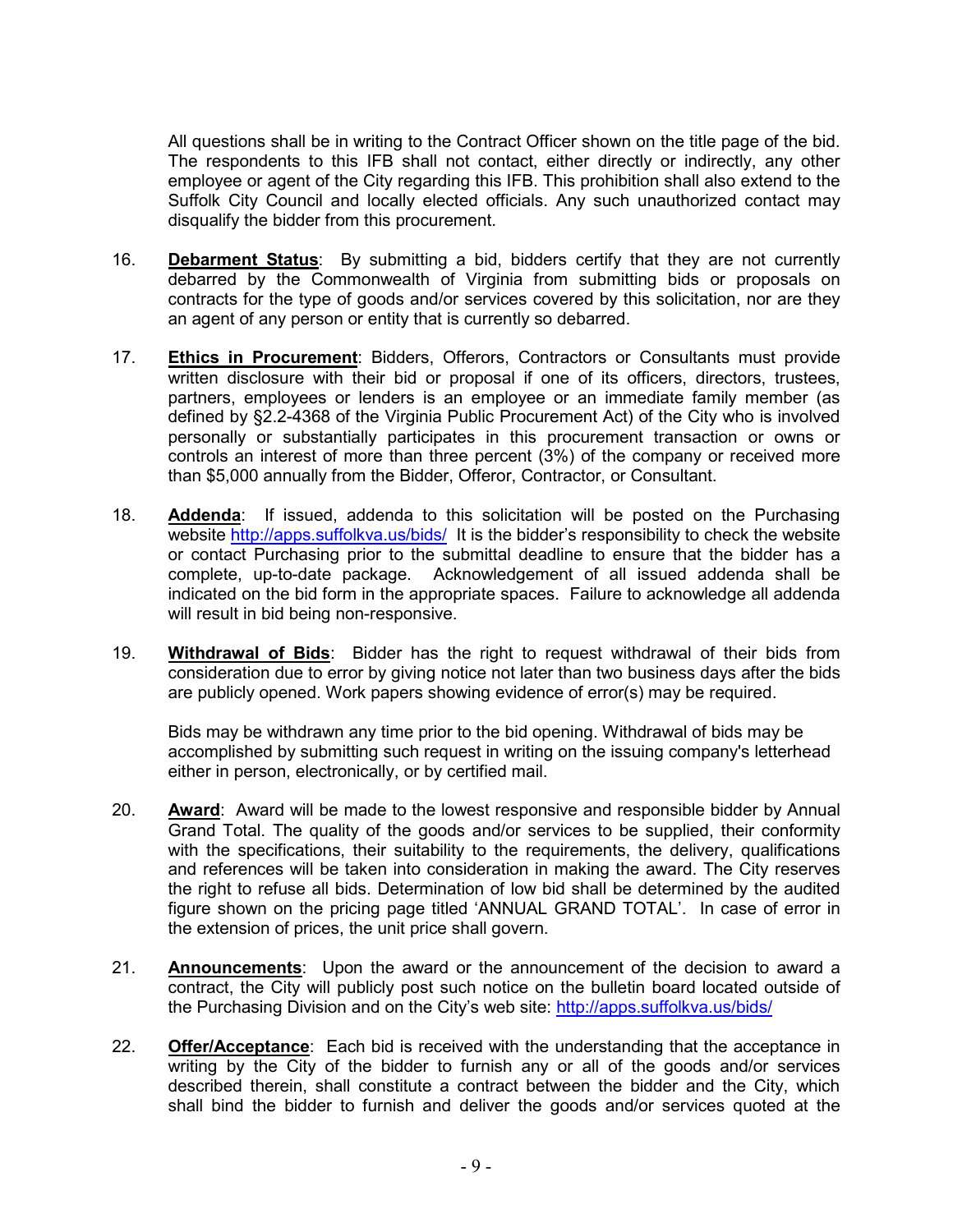prices stated and in accordance with the conditions of the accepted bid; and the City on its part to order from such bidder, except for causes beyond reasonable control; and pay for, at the agreed prices, all goods and/or services specified and delivered.

- 23. **Acceptance of Bid**: Receipt of the bid by the City is not to be construed as an award or an order to ship.
- 24. **City's Rights**: The City reserves the right to reject any and all bids, and to waive any informality if it is determined to be in the best interest of the City.
- 25. **Appeals Procedure**: Upon bidder's request, administrative appeals information will be provided that shall be used for hearing protests of a decision to award, or an award, appeals from refusal to allow withdrawal of bids, appeals from disqualification, appeals for debarment or suspension, or determination of non-responsibility and appeals from decision or disputes arising during the performance of a contract. To be timely all appeals shall be made within the time periods set forth by the Virginia Public Procurement Act, §2.2-4357, et seq. Contact the Contract Officer at once for assistance.
- 26. **Additional Conditions**: The Conditions and Instructions in this solicitation are intended to apply to the resulting contract and shall supersede any conflicting terms offered. Any additional conditions a bidder intends be considered must be submitted with the bid and noted as an exception. Such exceptions may result in a finding that the submittal is 'nonresponsive' to the bid, negating possibility of an award to that bidder. Contractual documents submitted by the successful firm after an award will not be accepted.
- 27. **Conflict**: In the event of a conflict between the contract documents, including these Conditions and Instructions, and the terms of a purchase order or related document issued by Purchasing, the contract documents shall control.
- 28. **Precedence of Documents**: In interpreting this Invitation for Bid (IFB) and resolving any ambiguities between the main body of the IFB (Sections A, B and C) and any supplemental documents or appendixes, Sections A, B, and C shall take precedence over any supplemental documents.
- 29. **Governing Document**: The solicitation document maintained by Purchasing, in the bid file, shall be considered the official copy. In the case of any inconsistency between bid documents submitted to the City, but not clearly listed as an exception, the language of the official copy shall prevail. Furthermore, any exception or change to the specifications made by the bidder may be cause to disqualify your bid.
- 30. **Negotiation**: Unless canceled or rejected, a responsive bid from the lowest responsible bidder shall be accepted as submitted; except that if the bid from the lowest responsible bidder exceeds available funds, the City may negotiate with the apparent low bidder to obtain a contract price within the available funds.
- 31. **Cooperative Agreements**: If authorized by the bidder(s), the resultant contract(s) may be extended to any jurisdiction within the Commonwealth of Virginia to purchase at the contract prices in accordance with the contract terms. Any jurisdiction using such contracts shall place its own order(s) directly with the successful bidder(s). The City of Suffolk acts only as the contracting agent and is not responsible for placement of orders,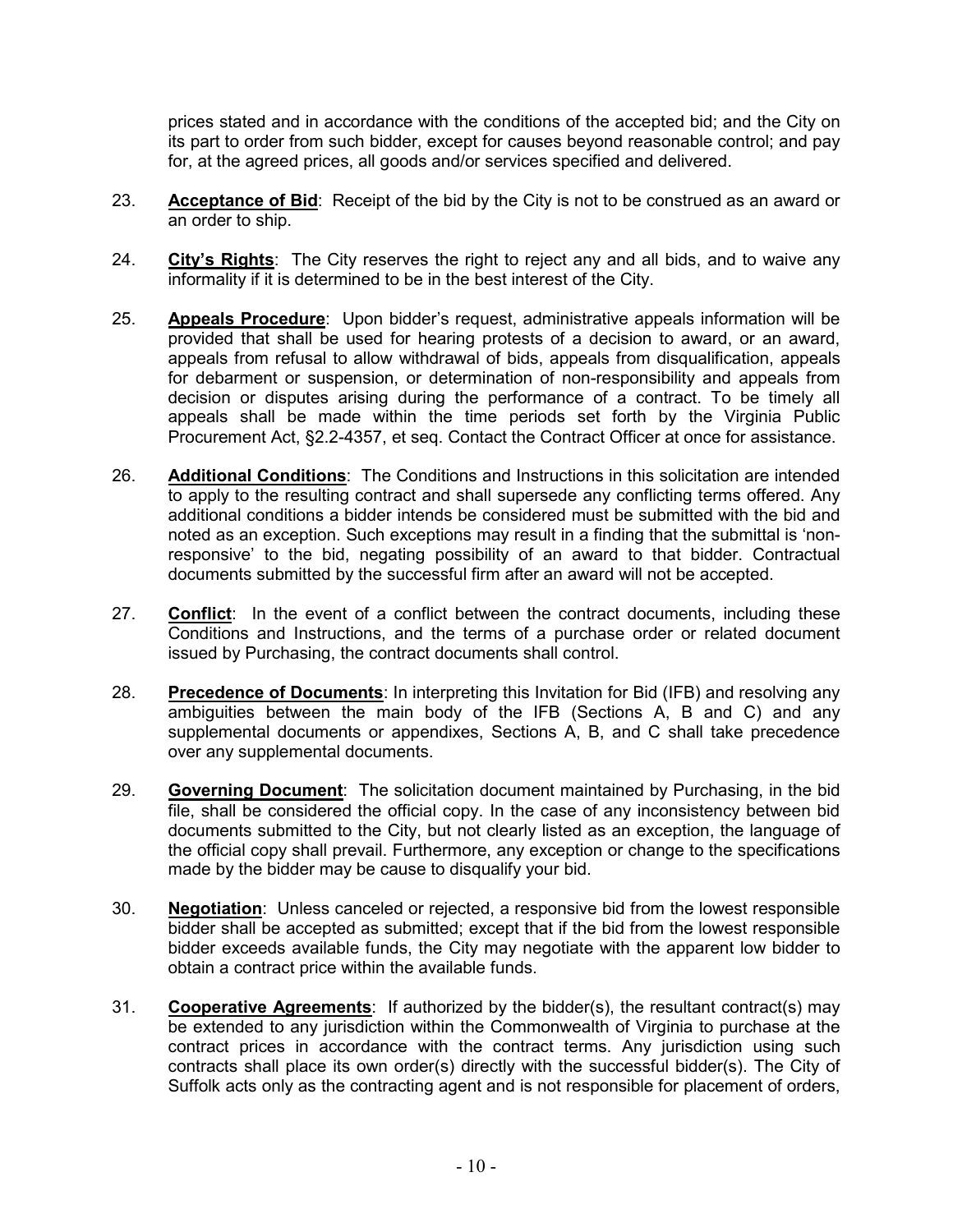payment, or discrepancies of the participating jurisdictions. It is the bidder's responsibility to notify the jurisdictions of the availability of contract(s).

- 32. **Prices**: Prices shall be stated in units of quantity specified. No additional charges shall be passed on to the City, including any applicable taxes, delivery, or surcharges. Prices quoted shall be the final cost to the City. In case of error in the extension of prices, the unit price shall govern.
- 33. **Corrections**: All prices and notations should be in ink or typewritten. Mistakes may be crossed out and corrections made in ink and must be initialed and dated by the person signing the bid.
- 34. **Brand Names**: The use of the name of a manufacturer, brand, make or catalog designation in specifying an item shall restrict bidders to the manufacturer, brand, make or catalog designation identified, unless qualified by the provision "or approved equal". If qualified by the provision "or approved equal" the Brand Names are used simply to indicate the character, quality and/or performance equivalence of the goods and/or services desired. The goods and/or services on which bids are submitted must be of such character, quality and/or performance equivalence that it will serve as that specified. In submitting bids on goods and/or services other than as specified, bidder shall furnish complete data and identification with respect to the alternate goods and/or services that they propose to furnish. It shall be in the City's sole judgment if a substitute product offered is an approved equal and acceptable.
- 35. **Standard Equipment**: Any equipment delivered must be standard, new and unused equipment, latest model, except as otherwise specifically stated in the bid. Where any part or the normal accessories of equipment is not described, it shall be understood that all the equipment and accessories that are usually provided in the manufacturer's stock model shall be furnished.
- 36. **Anti-Discrimination**: By submitting their bids, bidders certify to the City that they will conform to the provisions of the Federal Civil Rights Act of 1964, as amended, as well as the Virginia Fair Employment Contracting Act of 1975, as amended, where applicable, the Virginians with Disabilities Act, the Americans with Disabilities Act and 2.2-4311 of the Virginia Public Procurement Act (VPPA). If the award is made to a faith-based organization, the organization shall not discriminate against any recipient of goods, services, or disbursements made pursuant to the contract on the basis of the recipient's religion, religious belief, refusal to participate in a religious practice, or on the basis of race, age, color, gender, sexual orientation, gender identity or national origin and shall be subject to the same rules as other organizations that contract with public bodies to account for the use of the funds provided; however, if the faith-based organization segregates public funds into separate accounts, only the accounts and programs funded with public funds shall be subject to audit by the public body. (Code of Virginia 2.2.4343.1(E)).

In every contract over \$10,000 shall include the following provisions:

- 1. During the performance of this contract, the bidder agrees as follows:
	- a. The Contractor will not discriminate against any employee or applicant for employment because of race, religion, color, sex, national origin, age, disability,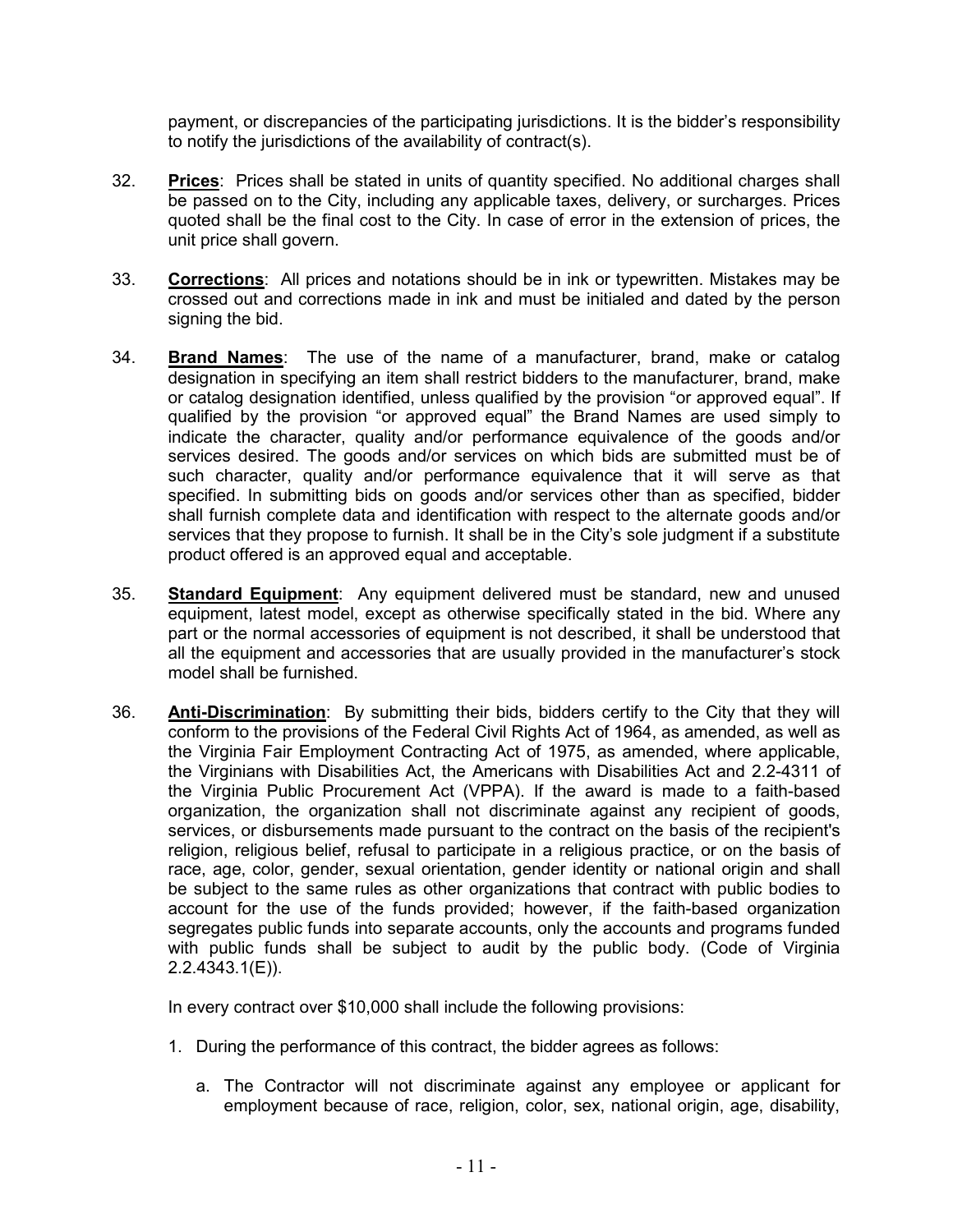service disabled veterans or any other basis prohibited by state law relating to discrimination in employment, except where there is a bona fide occupational qualification reasonably necessary to the normal operation of the Contractor. The Contractor agrees to post in conspicuous places, available to employees and applicants for employment, notices setting forth the provisions of this nondiscrimination clause.

- b. The Contractor, in all solicitations or advertisements for employees placed by or on behalf of the Contractor, will state that such Contractor is an equal opportunity employer.
- c. Notices, advertisements and solicitations placed in accordance with federal law, rule or regulation shall be deemed sufficient for the purpose of meeting these requirements.
- 2. The Contractor will include the provisions of Section a, b, and c above in every subcontract or purchase order over \$10,000, so that the provisions will be binding upon each subcontractor or vendor.
- 38. **COVID – 19 Procedures: :** All Consultants and sub-contractors performing services for the City are required and shall comply with all policies and procedures for COVID-19 from the Occupational Safety and Health Administration (OSHA), Virginia Department of Health (VDH) and Center for Disease Control (CDC) and all other City and State rules and regulations. Consultant's employees who are known or suspected to be infected with SARS-CoV-2 virus shall not report to or remain at the worksite until cleared to return to work. Consultant shall report if an employee who is positive for COVID-19 has been at the worksite to the Department in which they are working for immediately. Consultant shall keep confidential the identity of the known to be infected with SARS-CoV-2 virus in accordance with the requirements of the Americans, with Disabilities Act (ADA) HIPAA, and other applicable federal and Virginia laws and regulations.

#### **6.0 CONTRACT TERMS AND CONDITIONS**

- 1. **Alien Employment**: The Contractor certifies that he does not and shall not during the performance of the contract for goods and services in the Commonwealth, knowingly employ unauthorized aliens as defined in the federal Immigration Reform and Control Act of 1986, as amended.
- 2. **Availability of Funds**: A contract shall be deemed in force only to the extent of appropriations available to each department for the purchase of such goods and/or services. The City's extended obligations on those contracts that envision extended funding through successive fiscal periods shall be contingent upon actual appropriations for the following years.
- 3. **Changes and Additions**: It shall be the responsibility of the Contractor to notify the City, in writing, of any necessary modifications or additions in the Scope of this Contract. Compensation for changes or additions in the Scope of this Contract will be negotiated and approved by the City, in writing.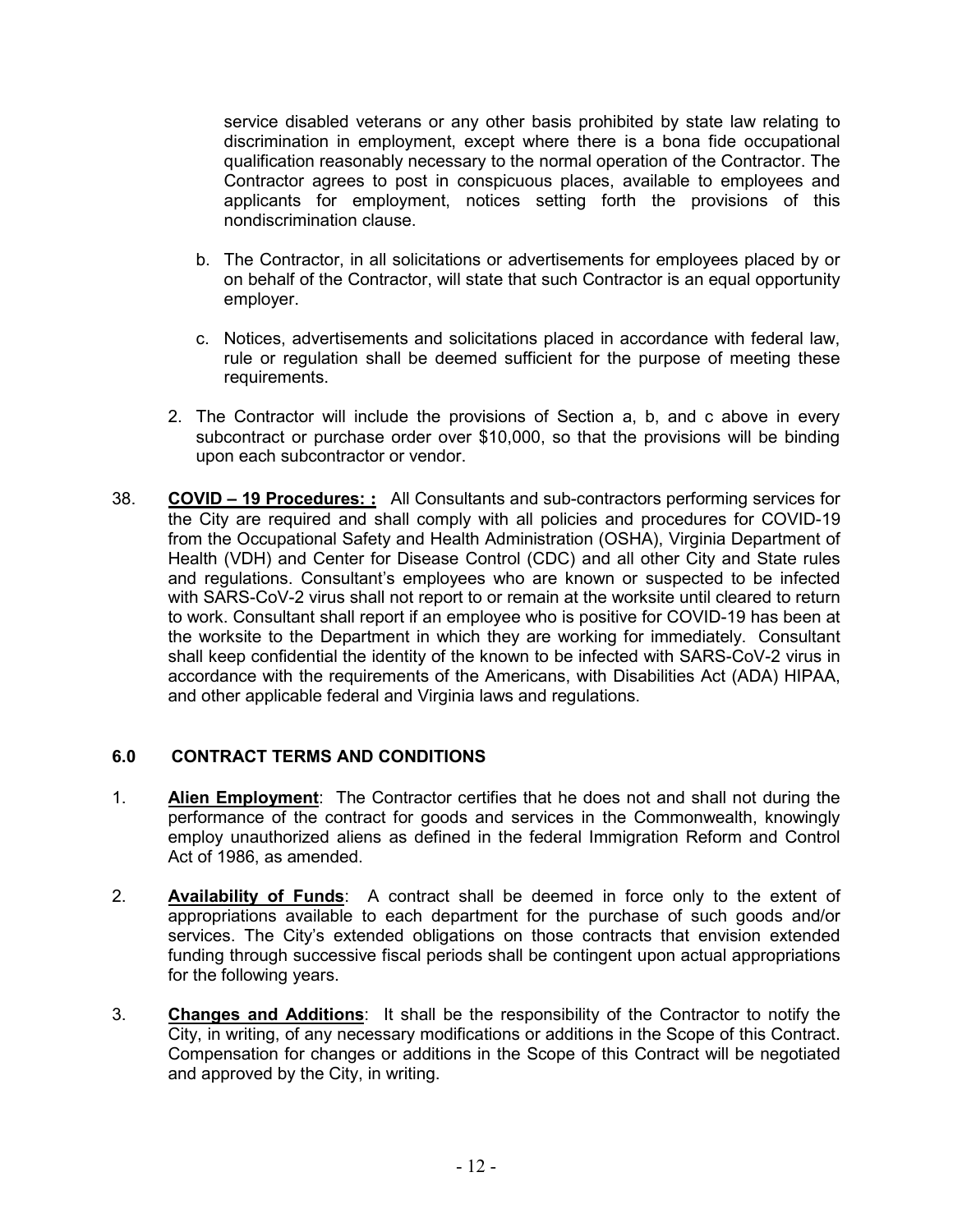It is understood and agreed to by both the City and the Contractor that such modifications or additions to this Contract shall be made only by the full execution of the City's standard Contract Change Order Form. Furthermore, it is understood and agreed by both parties that any work done by the Contractor on such modification or addition to this Contract prior to the City's execution of its standard Agreement change order form shall be at the total risk of the Contractor and said work may not be compensated by the City.

- 4. **Contractor's Form**: In cases where the City may accept the Contractor's form agreement, whereas certain standard clauses that may appear in the Contractor's form agreement cannot be accepted by the City, and in consideration of the convenience of using that form, and this form, without the necessity of negotiating a separate contract document, the parties hereto specifically agree that, notwithstanding any provisions appearing in the attached Contractor's form agreement, the City's contract addendum shall prevail over the terms of the Contractor's agreement in the event of a conflict.
- 5. **Conflicts of Interests**: Contractor shall not accept or receive commissions or other payments from third parties for soliciting, negotiating, procuring, or effecting insurance on behalf of the City.
- 6. **Contractor Failure to Perform**: Failure of the Contractor to perform the contract by reason of the City's non-acceptance of additional conditions submitted after the award shall result in termination of the contract by the City, and may result in debarment of the Contractor for a period of up to three (3) years. Termination and /or debarment of the Contractor shall not constitute a waiver by the City of any other rights or remedies available to the City by law or contract.
- 7. **Contractual Disputes:** Bidder, Offeror, Contractor or Consultant agree all contractual disputes will be conducted in accordance with provision §2.2-4363 of the Virginia Public Procurement Act.
- 8. **Copyright Protection**: The Contractor agrees to defend and save the City, its agents, officials, and employees, harmless from liability of any nature or kind, for use of any copyright, composition, secret process, patented or unpatented invention, articles or appliances furnished or used in the performance of the contract, or which the Contractor is not the patentee, assignee, or licensee, to the same extent as provided in the above paragraph.
- 9. **Default**: In event of default by the Contractor, the City reserves the right to procure the goods and/or services from other sources, and hold the Contractor liable for any excess cost occasioned thereby. Such actions taken by the City shall not release the Contractor from additional remedies that may be allowed by law.
- 10. **Drug-Free Workplace**: During the performance of this contract, the Contractor agrees to (1) provide a drug-free workplace for the Contractor's employees; (2) post in conspicuous place, available to employees and applicants for employment, a statement notifying employees that the unlawful manufacture, sale, distribution, dispensation, possession, or use of a controlled substance or marijuana is prohibited in the Contractor's workplace and specifying the actions that will be taken against employees for violations of such prohibition; (3) state in all solicitation or advertisement for employees placed by or on behalf of the Contractor that the Contractor maintains a drug-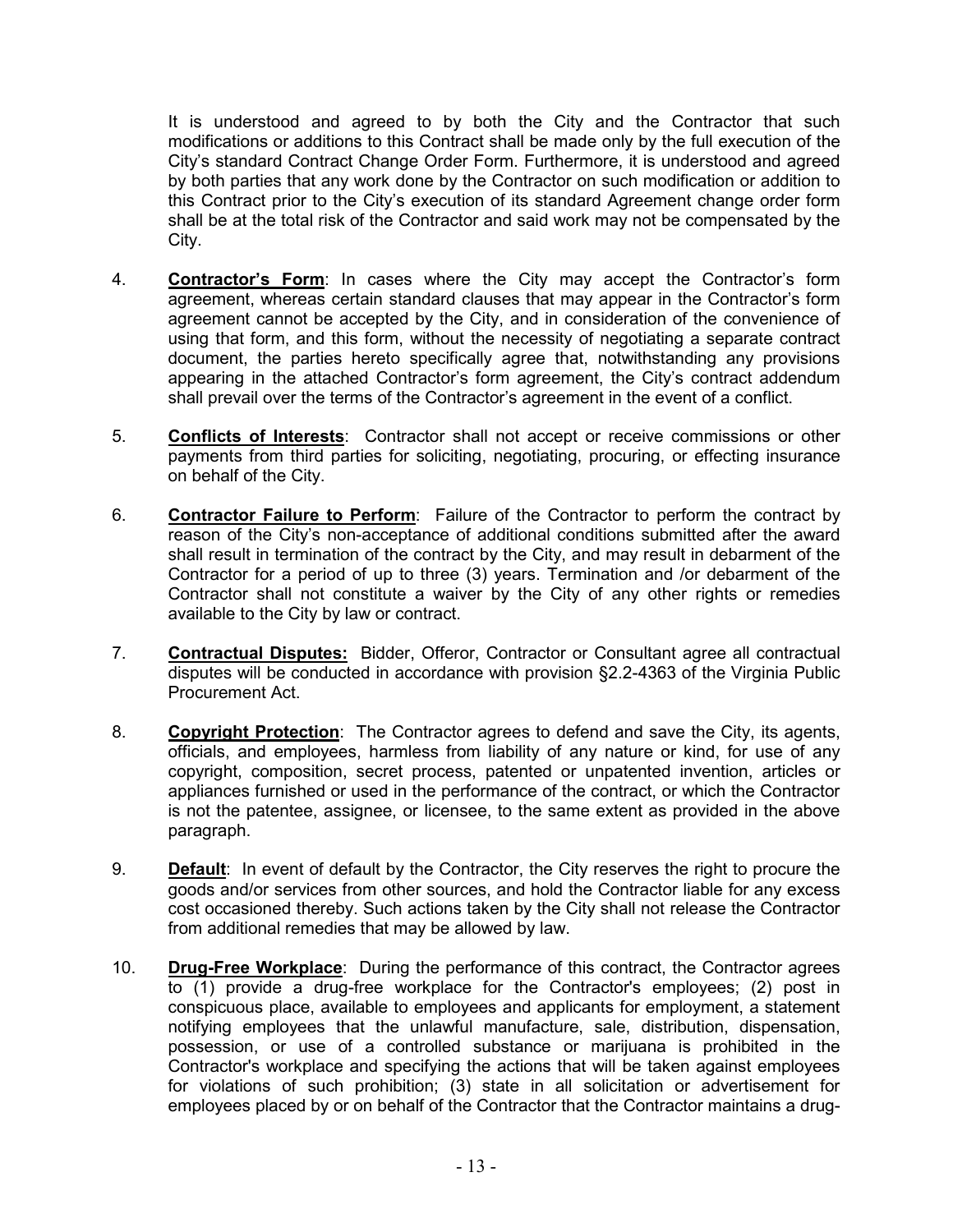free workplace; and (4) include the provisions of the foregoing clauses in every subcontract or purchase order of over \$10,000, so that the provisions will be binding upon each subcontractor or vendor.

For the purposes of this section, "drug-free workplace" means a site for the performance of work done in connection with a specific contract awarded to a Contractor, the employees of whom are prohibited from engaging in the unlawful manufacture, sale, distribution, dispensation, possession or use of any controlled substance or marijuana during the performance of the contract.

- 11. **Entire Agreement**: This contract and any additional or supplementary documents incorporated herein by reference contain all the terms and conditions agreed upon by the parties hereto, and no other agreements, oral or otherwise, regarding the subject matter of this contract or any part thereof shall have any validity or bind any of the parties hereto. This contract shall not be modified, altered, changed or amended unless in writing and signed by the parties hereto.
- 12. **Exemption from Taxes**: The City is exempt from state sales tax and federal excise tax. A tax exempt certificate indicating the City's tax exempt status will be furnished by the City upon request.
- 13. **Governing Law**: This Contract is made, entered into, and shall be performed in the City of Suffolk, Virginia, and shall be governed by the applicable laws of the Commonwealth of Virginia without regard to its conflict of law rules. In the event of litigation concerning this Contract, the parties agree to the exclusive jurisdiction and venue of the Circuit Court of the City of Suffolk, Virginia; however, in the event that the federal court has jurisdiction over the matter, then the parties agree to the exclusive jurisdiction and venue of the U.S. District Court for the Eastern District of Virginia, Norfolk Division.

The Contractor shall not cause a delay in services because of the pending or during litigation proceedings, except with the express, written consent of the City or written instruction/order from the Court.

14. **Indemnification**: Contractor shall defend and indemnify the City, and the City's employees, agents, and volunteers, from and against any and all damage claim, liability, cost, or expense (including, without limitation, attorney's fees and court costs) of every kind and nature (including, without limitation, those arising from any injury or damage to any person, property or business) incurred by or claimed against the Contractor, its employees, agents, and volunteers, or incurred by or claimed against the City, the City's employees, agents, and volunteers, arising out of, or in connection with, the performance of all services hereunder by the Contractor. This indemnification includes, but is not limited to, any financial or other loss, including, but not limited to, any adverse regulatory, agency or administrative sanction or civil penalties, incurred by the City due to the negligent, fraudulent or criminal acts of the Contractor or any of the Contractor's officers, shareholders, employees, agents, consultants, sub-consultants, or any other person or entity acting on behalf of the Contractor. Unless otherwise provided by law, the Contractor indemnification obligations hereunder shall not be limited in any way by the amount or type of damages, compensation, or benefits payable by or for the Contractor under workers' compensation acts, disability benefit acts, other employee benefit acts, or benefits payable under any insurance policy. This paragraph shall survive the termination of the contract including any renewal or extension thereof.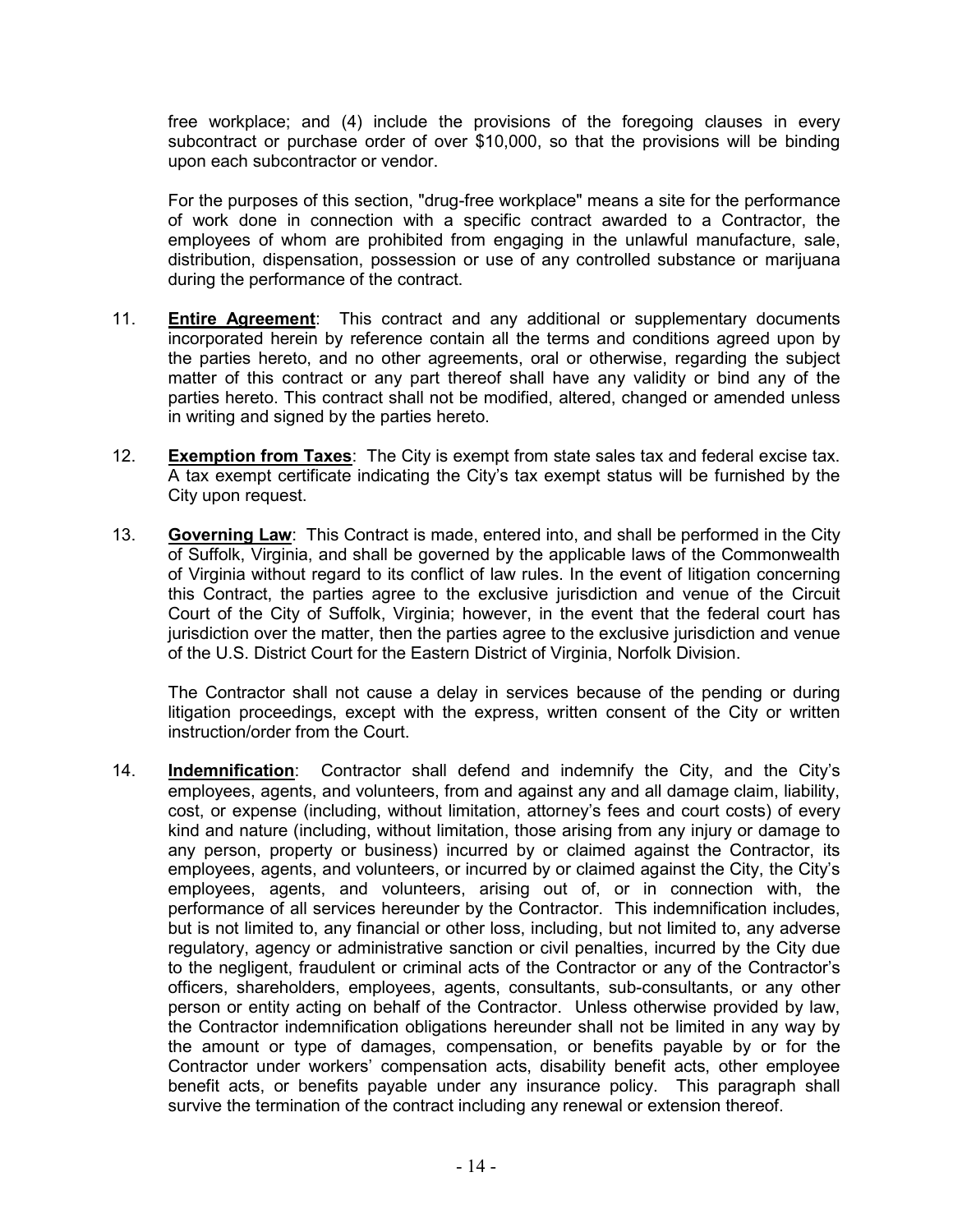- 15. **Independent Contractor**: The Contractor and any employees, agents, or other persons or entities acting on behalf of the Contractor shall act in an independent capacity and not as officers, employees, or agents of the City.
- 16. **Payment Terms**: Payment terms shall be 'Net 45' days, from the date of Contractor invoice approval by the City.

Payment terms, if offered, shall not be considered in determining the low bidder.

Discount period, if offered, shall be computed from the date of proper receipt of the Contractor's correct invoice, or from the date of acceptable receipt of the goods and/or services, whichever is latest.

The payment terms stated herein must appear on the Contractor's invoice. Failure to comply with this requirement shall result in the invoice being returned to the Contractor for correction.

Late payment charges shall not exceed the allowable rate specified by the Commonwealth of Virginia Prompt Payment Act. (1% per month)

Contractor shall submit invoices in duplicate, such statement to include detailed breakdown of all charges, and shall be based on completion of tasks or deliverables.

Individual Contractors shall provide their social security numbers, and proprietorships, partnerships, and corporations shall provide their federal employer identification number on their submittal.

The City prefers to make payment with the City's Purchasing Card. Typically this enables faster payments to the Contractor. Are you willing and able to accept this type of payment?

**Yes**\_\_\_\_ **No**\_\_\_\_

- 17. **Laws, Regulations**: The Contractor shall keep fully informed of all federal, state, and local laws, ordinances and regulations that in any manner affect the conduct of the work. The Contractor shall at all times observe and comply with all such laws, ordinances and regulations.
- 18. **Contractor's License**: If any of the services promulgated under this solicitation consist of construction work, it is required under Title 54.1, Chapter 11, Code of Virginia, for a Contractor who performs or manages construction, removal, repair, or improvement when the total value referred to in a single contract or project is:

One hundred twenty thousand dollars (\$120,000) or more, or the total value of all such construction, removal, repair or improvements undertaken by such person within any twelve-month period is seven hundred fifty thousand dollars (\$ 750,000) or more shall show evidence of being licensed as a Class A Contractor.

Ten thousand dollars (\$10,000) or more, but less than one hundred twenty thousand dollars (\$120,000) or the total value of all such construction, removal, repair, or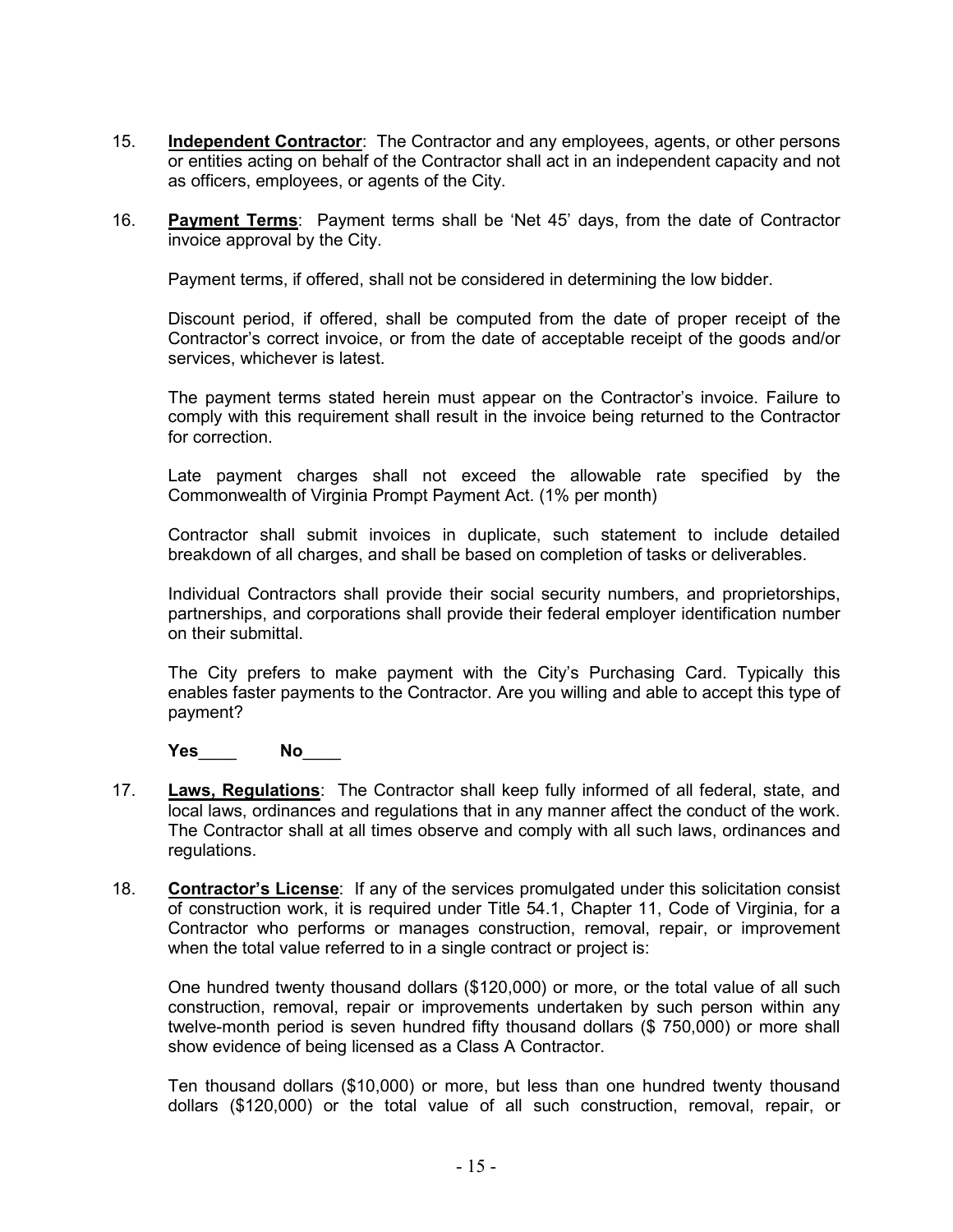improvement undertaken by such person within any twelve-month period is one hundred and fifty thousand dollars (\$150,000) or more, but less than seven hundred fifty thousand dollars (\$750,000) shall show evidence of being licensed as a Class B Contractor.

Over one thousand (\$1,000) but less than ten thousand (\$10,000), or the total value of all such construction, removal, repair, or improvements undertaken by such person within any twelve-month period is one hundred and fifty thousand dollars (\$150,000) shall show evidence of being licensed as a Class C Contractor.

The City shall require master certification as a condition of licensure or certification of electrical, plumbing and heating, ventilation and air conditions Contractors.

A valid business license from the City may be required. The contractor shall complete whichever of the following notations is appropriate:

| "Licensed Class A Virginia Contractor Number | ,,, |
|----------------------------------------------|-----|
| "Licensed Class B Virginia Contractor Number | ,,, |
| "Licensed Class C Virginia Contractor Number | ,,, |

- 19. **License Requirement**: All firms doing business in the City of Suffolk are required to be licensed in accordance with the City of Suffolk business license ordinance. Wholesale and retail merchants without a business location in the City of Suffolk are exempt from this requirement. Any questions concerning business licenses should be directed to the Commissioner of the Revenue's Office, (757) 514-4260 or email [comrev@suffolkva.us](mailto:comrev@suffolkva.us)
- 20. **Payments to Subcontractors:** Within seven (7) days after receipt of amounts paid by the City for work performed by a subcontractor under this contract, the Contractor shall either:
	- a. Pay the subcontractor for the proportionate share of the total payment received from the City attributable to the work performed by the subcontractor under this contract; or
	- b. Notify the City and Subcontractor, in writing, of his intention to withhold all or a portion of the subcontractor's payment and reason for non-payment.

The Contractor shall pay interest to the Subcontractor on all amounts owed that remain unpaid beyond the seven (7) day period except for amounts withheld as allowed in Item b. above.

Unless otherwise provided under the terms of this contract, interest shall accrue at the rate of one percent (1%) per month.

The Contractor shall include in each of its subcontracts a provision requiring each subcontractor to include or otherwise be subject to the same payment and interest requirements as set forth above with respect to each lower-tier subcontractor.

The Contractor's obligation to pay an interest charge to a subcontractor pursuant to the provision my not be construed to be an obligation to the City.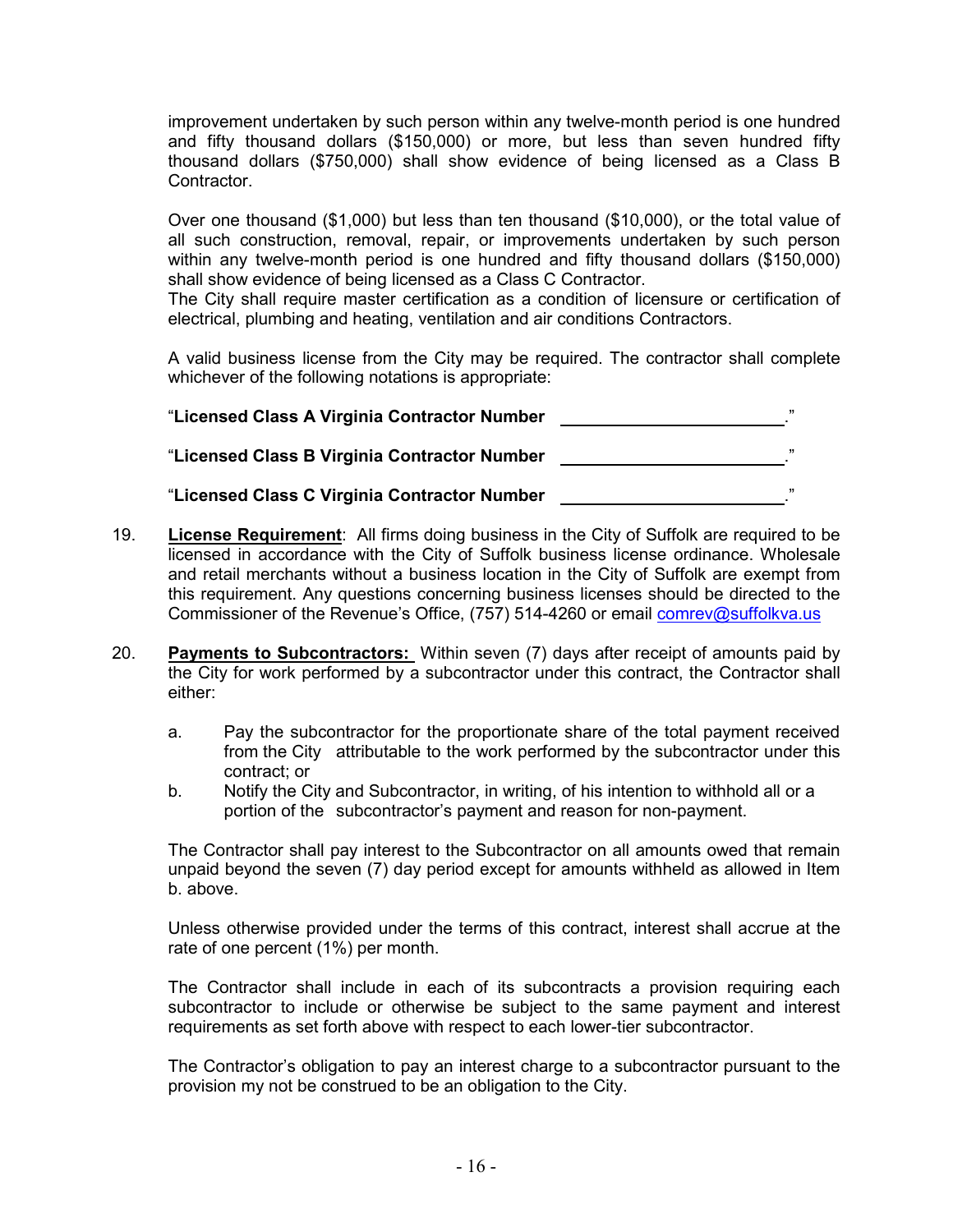- 21. **Records and Inspection**: The Contractor shall maintain full and accurate records with respect to all matters covered under the contract, including, without limitation, accounting records, written policies, procedures, time records, telephone records, and any other supporting evidence used to memorialize, reflect, and substantiate charges or fees related to this contract. The Contractor's records shall be open to inspection and subject to audit and/or reproduction, during normal working hours, by the City and its employees, agents or authorized representatives after giving at least three (3) days' notice to the Contractor by the City. The City shall have access to such records from the effective date of this contract, for the duration of the contract, and for five (5) years after the date of final payment by the City to the Contractor pursuant to this contract or any renewal or extension of the contract. The City's employees, agents or authorized representatives shall have access to the Contractor's facilities, shall have access to all necessary records and shall be provided adequate and appropriate work space, in order to conduct audits.
- 22. **Responsibility of Contractor**: The Contractor shall, without additional costs or fee to the City, correct or revise any errors or deficiencies in his performance. Neither the City's review, approval, acceptance of, or payment for any of the services required under this Agreement shall be deemed a waiver of rights by the City, and the Contractor shall remain liable to the City for all costs which are incurred by the City as a result of the Contractor's negligent performance of any of the services furnished under this Agreement.
- 23. **Rights and Remedies Not Waived**: In no event shall the making by the City of any payment to the Contractor, or the waiver by the City of any provision under this contract including any obligation of the Contractor, constitute or be construed as a waiver by the City of any other provision, obligation, breach of covenant, or any default which may exist under this contract on the part of the Contractor, and the making of any such payment by the City while any such breach or default exists shall not impair or prejudice any right or remedies available to the City.
- 24. **Safety**: All Contractors and sub-contractors performing services for the City are required to and shall comply with all Occupational Safety and Health Administration (OSHA), State and City Safety and Occupational Health Standards and any other applicable rules and regulations. Also all Contractors and sub-contractors shall be held responsible for the safety of their employees and any unsafe acts or conditions that may cause injury or damage to persons or property within and around the work site area under this contract.
- 25. **Scheduling and Delays**: The parties to this Contract acknowledge that all or part of the work to be performed hereunder may be delayed and extended at the option of the City. Such delays may be caused by delays, denials and modifications of the various state or federal permits, or for other reasons. The City shall not be required to pay any of the Contractor's direct or indirect costs, or claims for compensation, extended overhead, or other damage or consequential damages arising out of or related to any delays or interruptions required or ordered by the City. If the City delays the project for any reason for a continuous period of ninety (90) days or more, the City and Contractor will negotiate a mutually agreeable adjustment to the Contractor's award amount. Notwithstanding the above, in construction contracts, to the extent that an unreasonable delay is caused by the act or omissions of the City due to causes within the City's control, the above waiver or release shall not apply.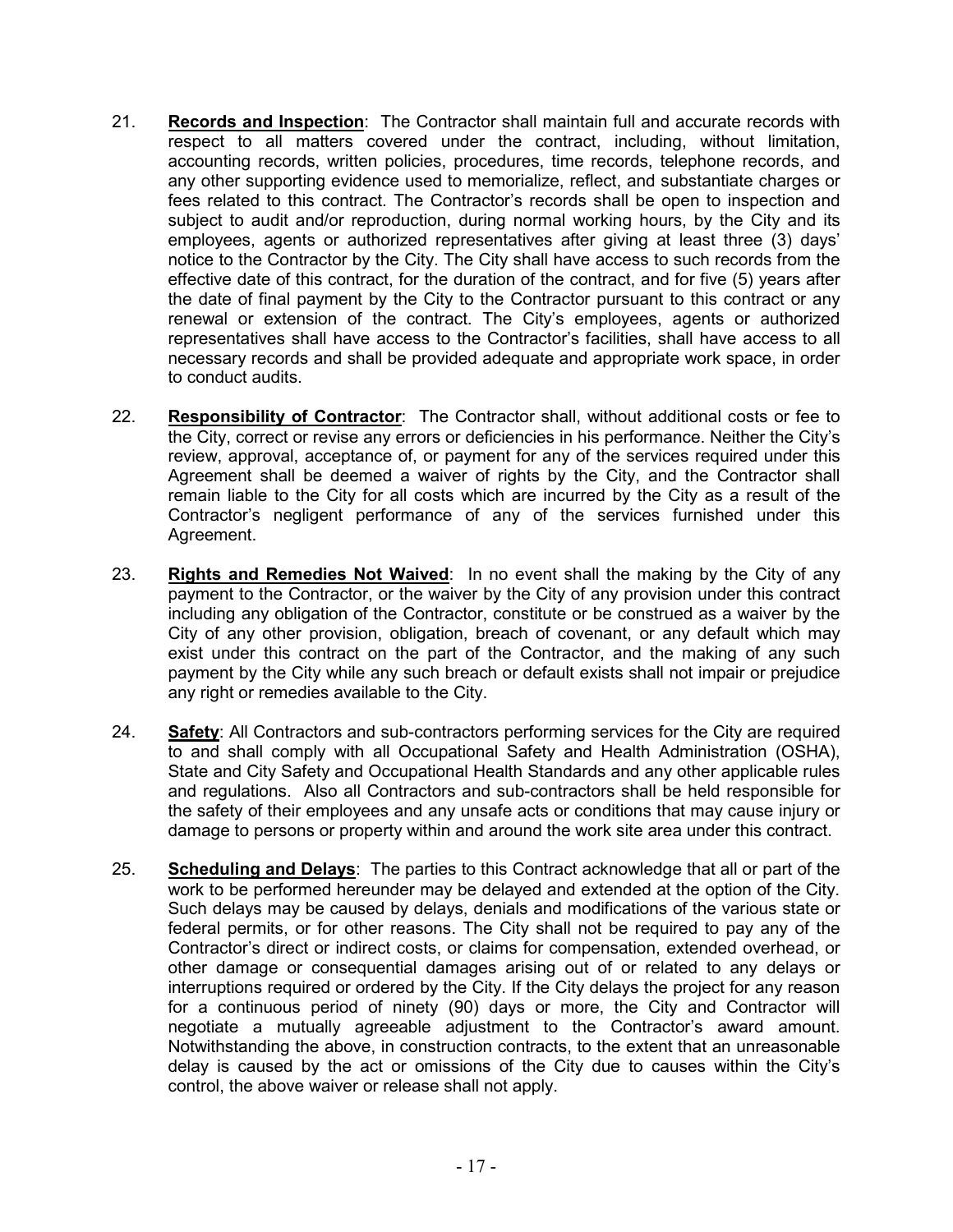- 26. **Severability**: If any provision of this contract or the application thereof to any person or circumstances shall to any extent be invalid or unenforceable, the remainder of this contract, or the application of such provision to persons or circumstances other than those which it is invalid or unenforceable, shall not be affected hereby, and each provision of this contract shall be valid and enforced to the full extent permitted by law.
- 27. **Termination for Convenience**: The City may at any time, and for any reason, terminate this Contract by written notice to Contractor specifying the termination date, which shall be not less than thirty (30) days from the date such notice is mailed.

Notice shall be given to Contractor by certified mail/return receipt requested at the address set forth in Contractor's Bid Proposal or as provided in this Contract. In the event of such termination, Contractor shall be paid such amount as shall compensate Contractor for the work satisfactorily completed, and accepted by the City, at the time of termination. If the City terminates this Contract, Contractor shall withdraw its personnel and equipment, cease performance of any further work under this Contract, and turn over to the City any work completed or in process for which payment has been made.

28. **Termination for Cause**: In the event that Contractor shall for any reason or through any cause be in default of the terms of this Contract, the City may give Contractor written notice of such default by certified mail/return receipt requested at the address set forth in Contractor's Bid or as provided in this Contract.

Unless otherwise provided, Contractor shall have ten (10) days from the date such notice is mailed in which to cure the default. Upon failure of Contractor to cure the default, the City may immediately cancel and terminate this Contract as of the mailing date of the default notice.

Upon termination, Contractor shall withdraw its personnel and equipment, cease performance of any further work under the Contract, and turn over to the City any work in process for which payment has been made. In the event of violations of law, safety or health standards and regulations, this Contract may be immediately cancelled and terminated by the City and provisions herein with respect to opportunity to cure default shall not be applicable.

29. **Assignment of Contract**: A contract shall not be assignable by the Contractor in whole or in part without the written consent of the City.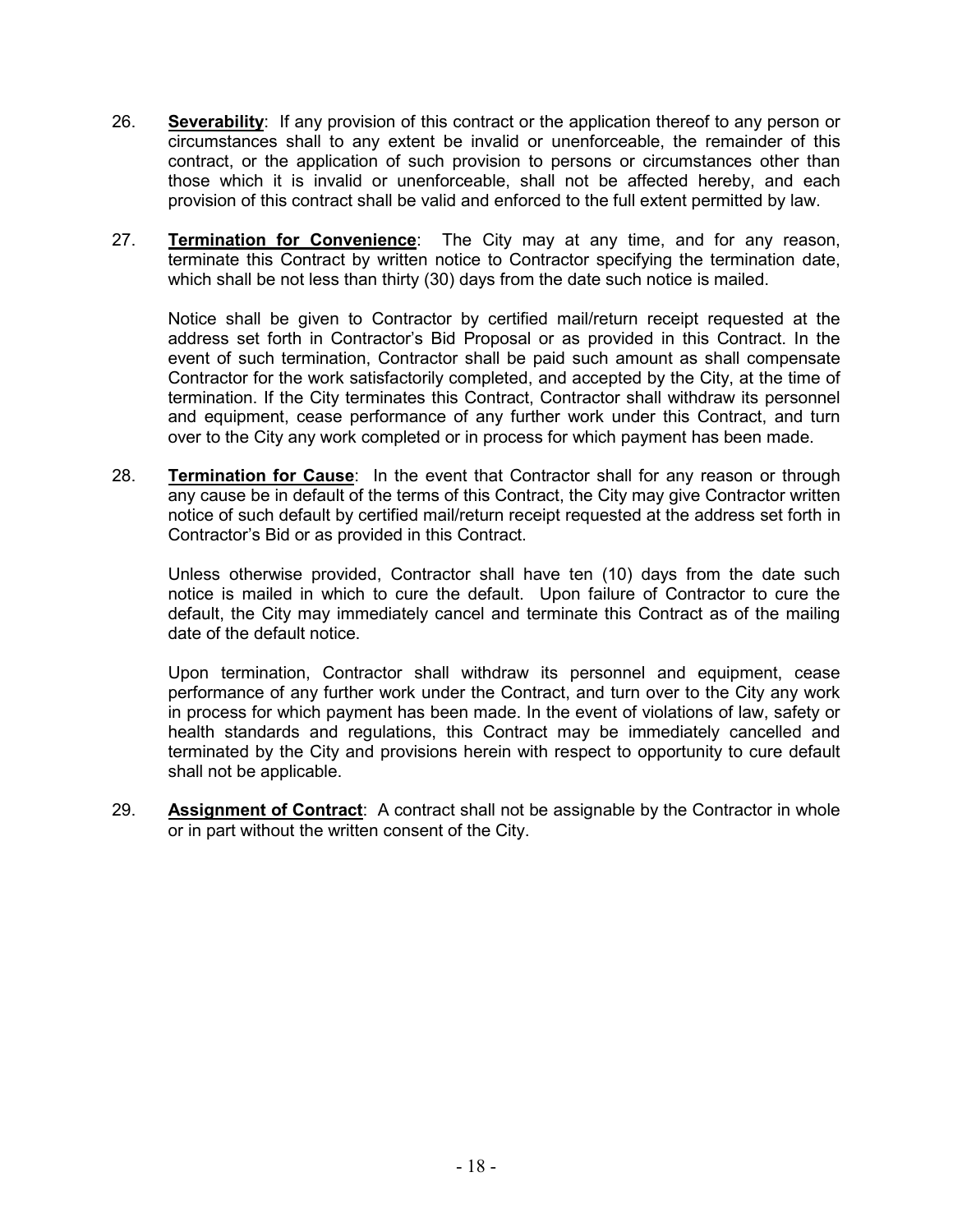# **BID FORM**

| TO: | City of Suffolk, Virginia             | BID:        | <b>OEM Replacement Parts -</b> |
|-----|---------------------------------------|-------------|--------------------------------|
|     | <b>Purchasing Division</b>            |             | Ford – Autos/Light Trucks      |
|     | 442 West Washington Street, Room 1086 | <b>DUE:</b> | October 6, 2021                |
|     | Suffolk, Virginia 23434               | TIME:       | 3:00 p.m., Local               |

Quote firm price, exclusive of all taxes, to furnish and deliver inside, F.O.B. destination, 120 Forest Glen Drive, Suffolk, Virginia, *Ford OEM replacement parts for automobiles and light trucks* in accordance with specifications, terms, and conditions herein. Replacement parts listed below are representative of the parts that are used most often over the term of the contract; the list does not include all parts used, but does convey the type and quality of parts required by the using agency. Bid will be awarded based on the "Annual Grand Total" to the lowest responsive and responsible bidder.

**Bidder is requested to furnish a copy of all Price Sheets with this bid; additional copies must be made available upon request.** *Failure to submit Price Sheets may result in the bidder being considered non-responsive.* **Price Sheet shall be most current as of July 1, 2021. Sheet must be listed and dated below.**

PRICE SCHEDULE/PRICING SERVICE The contract of Date:

**The bidder offers the following percentage discount on all Ford OEM parts listed in his most current DEALER PARTS & ACCESSORIES PRICE SCHEDULE listed above.** 

 **Ford OEM Parts: \_\_\_\_\_\_\_\_\_% Discount off Price List/Pricing Service**

**\*\*\*\*\*\*\*\*\*\*\*\*\*\*\*\*\*\*\*\*\*\*\*\*\*\*\*\*\*\*\*\*\*\*\*\*\*\*\*\*\*\*\*\*\*\*\*\*\*\*\*\*\*\*\*\*\*\*\*\*\*\*\*\*\*\*\*\*\*\*\*\*\*\*\*\*\*\*\*\*\*\*\*\*\*\*\*\*\*\*\*\*\*\*\*\*\*\*\*\*\*\*\*\*\*\*\*\*\***

#### **BID PRICING**

**Parts listed below are Ford OEM parts that are frequently purchased by the City.**

**Quote corresponding unit price for each part listed below as shown on the Price Sheet/Pricing Services supplied with your bid, followed by the unit price after the**  discount (from quote above) has been applied. **discount) times annual quantity for each item to determine the ANNUAL TOTAL.**

**In order to simplify the evaluation process, part numbers and prices should be identified or highlighted on your submitted pricing sheet(s).** 

**Bidder must bid on all items in order to be responsive to this IFB.**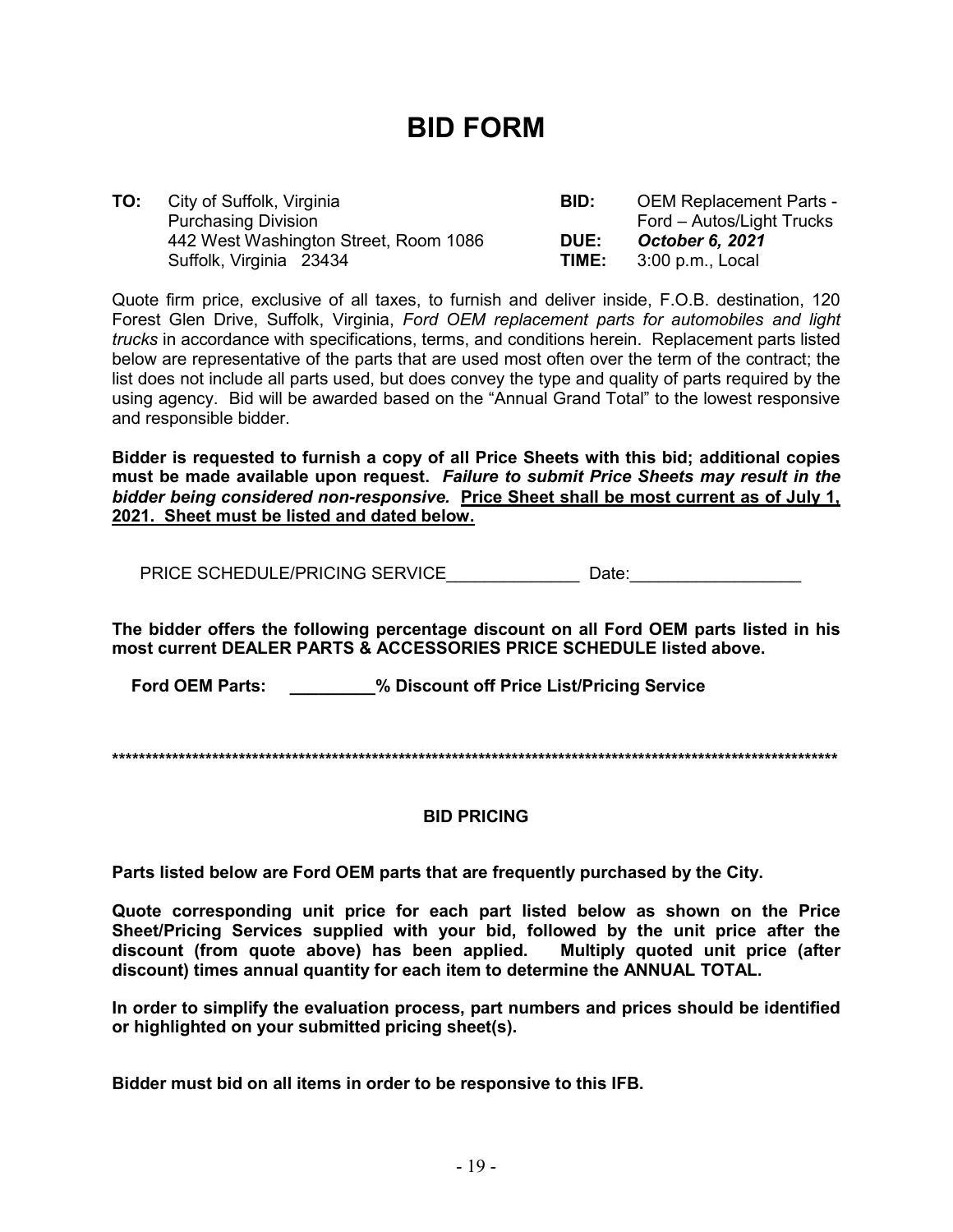| <b>Description</b>                         | <b>Part Number</b> | <b>Annual</b><br>Quantity | <b>Unit Price</b><br>from Price<br><b>Sheet</b> | <b>Unit Price</b><br>after<br><b>Discount</b><br><b>Applied</b> | <b>Annual Total</b> |
|--------------------------------------------|--------------------|---------------------------|-------------------------------------------------|-----------------------------------------------------------------|---------------------|
| <b>Washer Nozzle</b>                       | BC3Z17603A         | 14                        |                                                 |                                                                 |                     |
| Valve Evaporator Purge                     | AU5Z9C915B         | 15                        |                                                 |                                                                 |                     |
| Stabilizer Link<br>Lateral<br>Repair       | DE9Z5A972C         | 24                        |                                                 |                                                                 |                     |
| Sway Bar Link, Right<br>Side               | GG1Z5K484A         | 20                        |                                                 |                                                                 |                     |
| Axle CV, Front Right                       | DG1Z3B436E         | 14                        |                                                 |                                                                 |                     |
| Axle CV, Front Left                        | DG1Z3B437F         | 14                        |                                                 |                                                                 |                     |
| Sway Bar Link, Front<br>Left Side          | GG1Z5K483A         | 21                        |                                                 |                                                                 |                     |
| Sensor Gas Temp                            | 8C3Z5J213D         | 4                         |                                                 |                                                                 |                     |
| Pipe Exhaust to Muffler                    | 7C3Z5A2125C        | 1                         |                                                 |                                                                 |                     |
| Tire<br>Sensor<br>Pressure<br>w/Valve Stem | F2GZ1A189A         | 4                         |                                                 |                                                                 |                     |
| Water Pump w/Gasket                        | BR3Z8501P          | 3                         |                                                 |                                                                 |                     |
| Sensor Oxygen<br>Downstream                | <b>BE5Z9G444B</b>  | 3                         |                                                 |                                                                 |                     |
| <b>Blower Motor</b>                        | DG1Z19805D         | 4                         |                                                 |                                                                 |                     |
| <b>Clock Spring</b>                        | GC3Z14A664C        | $\mathbf{3}$              |                                                 |                                                                 |                     |
| <b>Steering Wheel</b><br>Assembly          | BC3Z3600BC         | $\overline{2}$            |                                                 |                                                                 |                     |
| <b>ANNUAL GRAND TOTAL</b><br>$\sim$        |                    |                           |                                                 |                                                                 |                     |

Best Guaranteed Delivery:\_\_\_\_\_\_\_\_\_\_\_\_\_\_\_\_\_\_\_\_\_\_\_\_\_\_\_\_\_(Delivery may be a factor in the award.)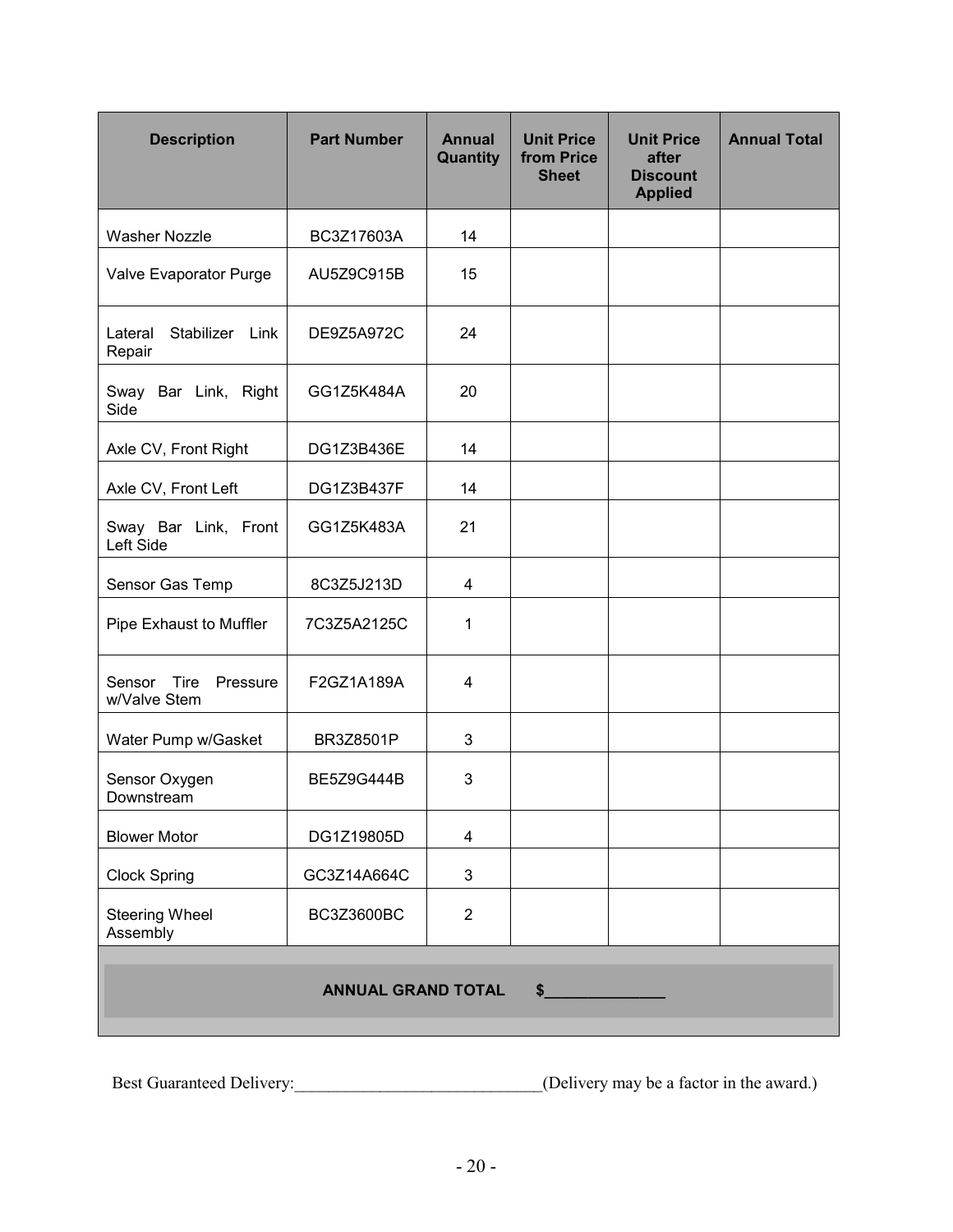# **REFERENCES**

Indicate below a listing of at least three (3) recent references for whom you have provided similar services. Include the date that services were furnished and the name, address, and phone number of the person we have your permission to contact.

|    | <b>Client/Address</b> | <b>Date</b> | <b>Contact Person</b> | Phone No. |
|----|-----------------------|-------------|-----------------------|-----------|
| 1) |                       |             |                       |           |
| 2) |                       |             |                       |           |
| 3) |                       |             |                       |           |

**Payment Terms/Discounts**\_\_\_\_\_\_\_\_\_\_\_\_\_\_\_\_\_\_\_\_\_\_\_\_Suffolk's payment schedule: items accepted and invoiced by 10th of month will be paid month end. Cash discounts offered for less than 30 days from receipt of proper invoice will not be considered in award.)

#### **Bidder has included the following with his BID FORM (please check √):**

- "Anti-collusion/Nondiscrimination/Drug Free Workplace" clause
- **EXECUTE:** Proof of Authority to Transact Business in Virginia form<br>Copy of Certificate of Insurance
- \_\_\_\_\_\_ Copy of Certificate of Insurance

**Bidder has examined copies of all the Bid Documents including the following Addenda:**

| Date | Number |
|------|--------|
|      |        |
|      |        |
|      |        |
|      |        |

| I will accept payment by means of the City's Purchasing Card. | Yes | No |
|---------------------------------------------------------------|-----|----|
| I will accept electronic transfer of funds as payment.        | Yes | No |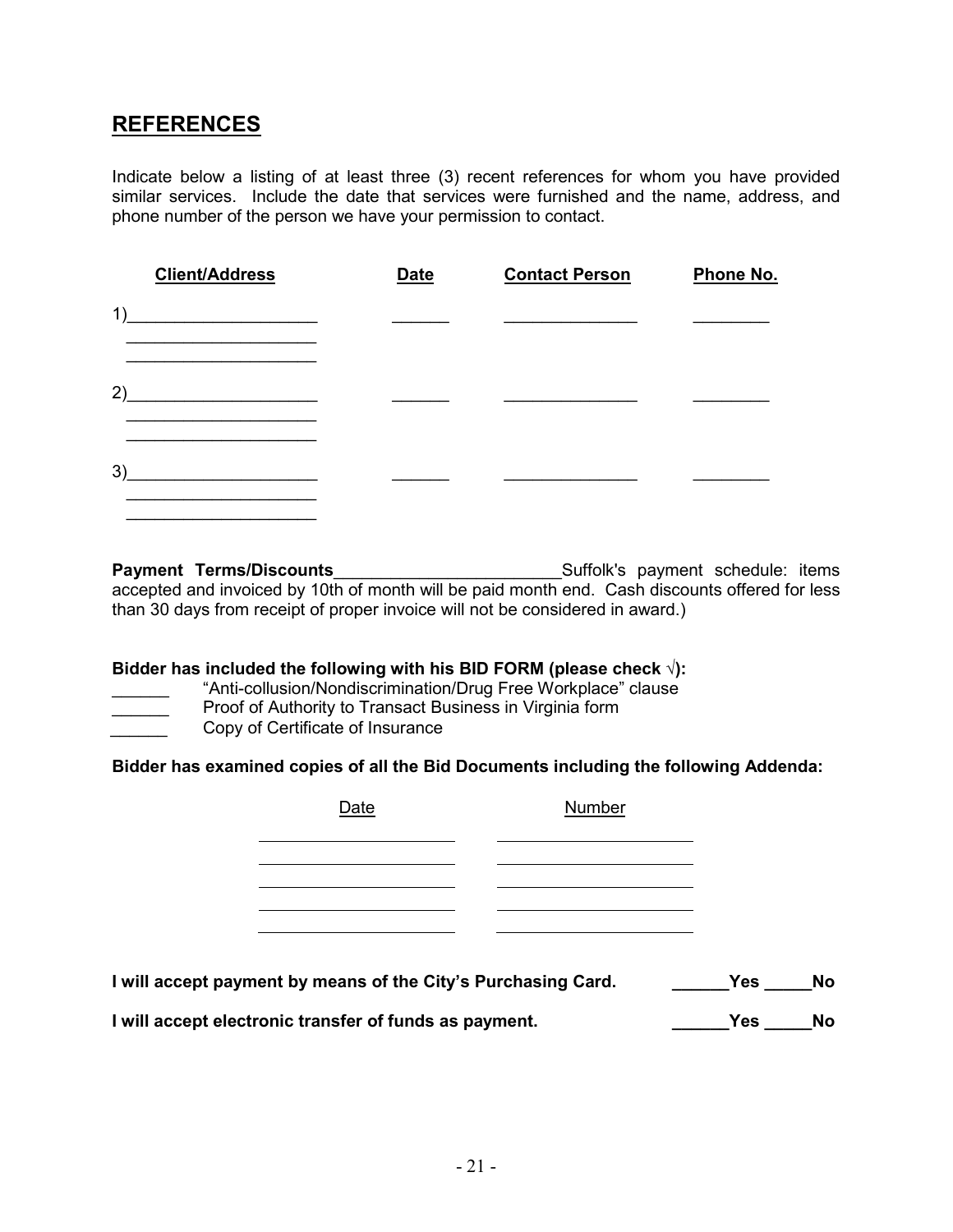| <b>Company Name</b>                                                  |         |  |
|----------------------------------------------------------------------|---------|--|
| Address                                                              |         |  |
|                                                                      |         |  |
|                                                                      |         |  |
| Person Quoting<br><u> 1989 - John Stein, Amerikaansk politiker (</u> | Title   |  |
| Telephone No.                                                        | Fax No. |  |

I certify by my signature below that I have received the documents associated with this bid and understand that the review for completeness of these bid documents and the understanding and comprehension of the bid specifications is solely my responsibility; based on this, by my signature below I waive all rights to future claims against the City of Suffolk that the documents were incomplete or not understandable.

I certify that this bid is made without prior understanding, agreement, or connection with any corporation, firm, or person submitting a bid for the same equipment/materials/service and is in all respects fair and without collusion or fraud. I understand that collusive bidding is a violation of State and Federal law and can result in fines, prison sentences and civil damage awards. I agree to abide by all conditions of this bid and certify that I am authorized to sign this bid for the bidder.

I certify that the bidder represented herein is eligible to bid with respect to all applicable sections of State and Local Government Conflict of Interest Act, Code of Virginia, Section 2.1-639.1 et seq.

**Signature\_\_\_\_\_\_\_\_\_\_\_\_\_\_\_\_\_\_\_\_\_\_\_\_\_\_\_\_\_\_\_\_\_ Date\_\_\_\_\_\_\_\_\_\_\_\_\_\_\_\_\_\_**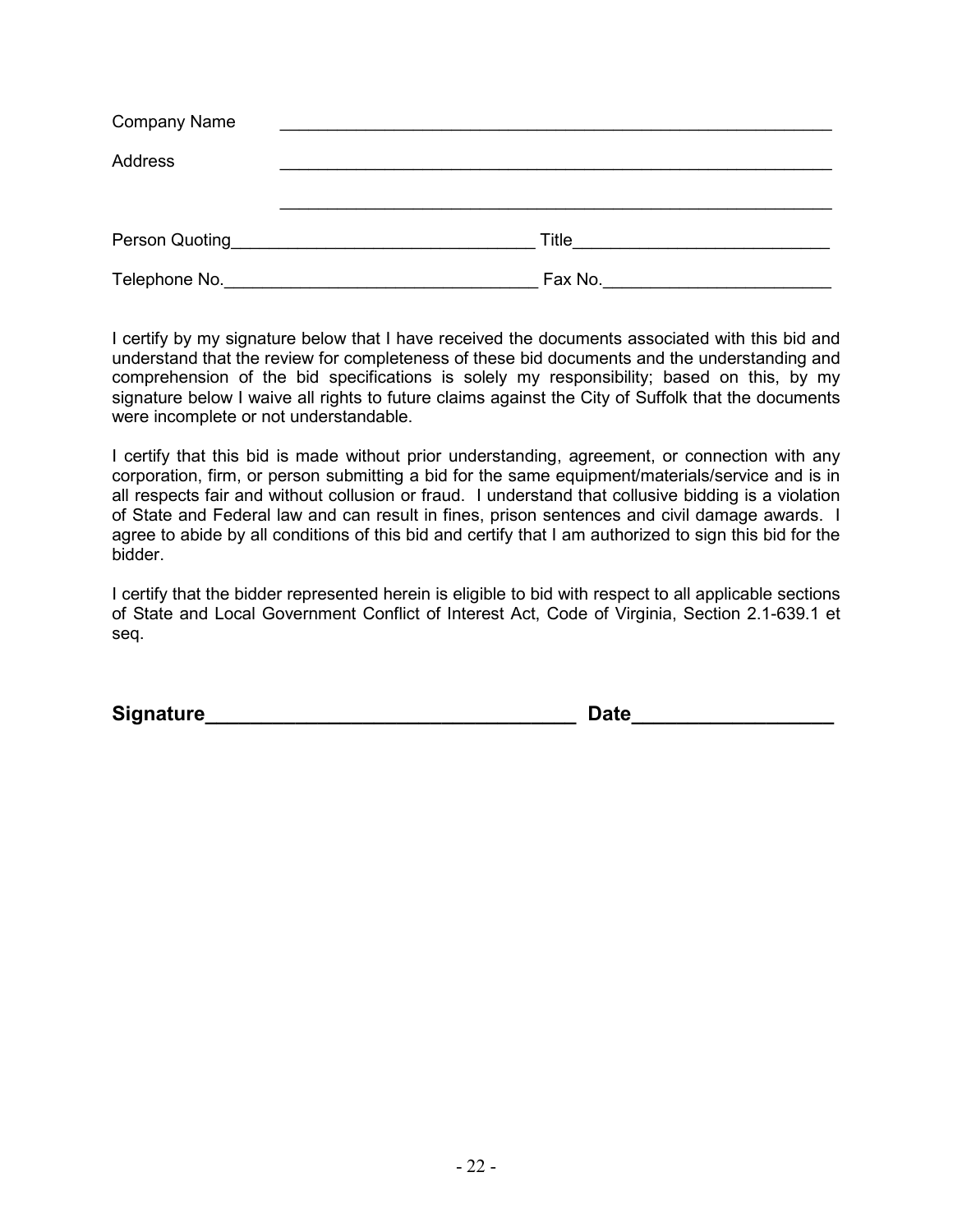#### *ANTICOLLUSION/NONDISCRIMINATION/DRUG FREE WORKPLACE CLAUSES*

#### **ANTICOLLUSION CLAUSE:**

IN THE PREPARATION AND SUBMISSION OF THIS BID, SAID BIDDER DID NOT EITHER DIRECTLY OR INDIRECTLY ENTER INTO ANY COMBINATION OR ARRANGEMENT WITH ANY PERSON, FIRM OR CORPORATION, OR ENTER INTO ANY AGREEMENT, PARTICIPATE IN ANY COLLUSION, OR OTHERWISE TAKE ANY ACTION IN THE RESTRAINT OF FREE, COMPETITIVE BIDDING IN VIOLATION OF THE SHERMAN ACT (15 U.S.C. SECTION 1), SECTIONS 59.1-9.1 THROUGH 59.1- 9.17 OR SECTIONS 59.1-68.6 THROUGH 59.1-68.8 OF THE CODE OF VIRGINIA.

THE UNDERSIGNED BIDDER HEREBY CERTIFIES THAT THIS AGREEMENT, OR ANY CLAIMS RESULTING THEREFROM, IS NOT THE RESULT OF, OR AFFECTED BY, ANY ACT OF COLLUSION WITH, OR ANY ACT OF, ANOTHER PERSON OR PERSONS, FIRM OR CORPORATION ENGAGED IN THE SAME LINE OF BUSINESS OR COMMERCE; AND, THAT NO PERSON ACTING FOR, OR EMPLOYED BY, THE CITY OF SUFFOLK HAS AN INTEREST IN, OR IS CONCERNED WITH, THIS BID; AND, THAT NO PERSON OR PERSONS, FIRM OR CORPORATION OTHER THAN THE UNDERSIGNED, HAVE, OR ARE, INTERESTED IN THIS BID.

#### **DRUG-FREE WORKPLACE:**

DURING THE PERFORMANCE OF THIS CONTRACT, THE CONTRACTOR AGREES TO (I) PROVIDE A DRUG-FREE WORKPLACE FOR THE CONTRACTOR'S EMPLOYEES; (II) POST IN CONSPICUOUS PLACES, AVAILABLE TO EMPLOYEES AND APPLICANTS FOR EMPLOYMENT, A STATEMENT NOTIFYING EMPLOYEES THAT THE UNLAWFUL MANUFACTURE, SALE, DISTRIBUTION, DISPENSATION, POSSESSION, OR USE OF A CONTROLLED SUBSTANCE OR MARIJUANA IS PROHIBITED IN THE CONTRACTOR'S WORKPLACE AND SPECIFYING THE ACTIONS THAT WILL BE TAKEN AGAINST EMPLOYEES FOR VIOLATIONS OF SUCH PROHIBITION; (III) STATE IN ALL SOLICITATIONS OR ADVERTISEMENTS FOR EMPLOYEES PLACED BY OR ON BEHALF OF THE CONTRACTOR THAT THE CONTRACTOR MAINTAINS A DRUG-FREE WORKPLACE; AND (IV) INCLUDE THE PROVISIONS OF THE FOREGOING SECTIONS I, II, AND III IN EVERY SUBCONTRACT OR PURCHASE ORDER OF OVER \$10,000, SO THAT THE PROVISIONS WILL BE BINDING UPON EACH SUBCONTRACTOR OR VENDOR.

FOR THE PURPOSE OF THIS SECTION, "DRUG-FREE WORKPLACE" MEANS A SITE FOR THE PERFORMANCE OR WORK DONE IN CONNECTION WITH A SPECIFIC CONTRACT AWARDED TO A CONTRACTOR IN ACCORDANCE WITH THIS CHAPTER, THE EMPLOYEES OF WHOM ARE PROHIBITED FROM ENGAGING IN THE UNLAWFUL MANUFACTURE, SALE, DISTRIBUTION, DISPENSATION, POSSESSION OR USE OF ANY CONTROLLED SUBSTANCE OR MARIJUANA DURING THE PERFORMANCE OF THE CONTRACT.

#### **NONDISCRIMINATION CLAUSE:**

- 1. EMPLOYMENT DISCRIMINATION BY BIDDER SHALL BE PROHIBITED.<br>2. DURING THE PERFORMANCE OF THIS CONTRACT, THE SUCCESSFU
	- 2. DURING THE PERFORMANCE OF THIS CONTRACT, THE SUCCESSFUL BIDDER SHALL AGREE AS FOLLOWS:
		- THE BIDDER, WILL NOT DISCRIMINATE AGAINST ANY EMPLOYEE OR APPLICANT FOR EMPLOYMENT BECAUSE OF RACE, RELIGION, COLOR, SEX, NATIONAL ORIGIN, AGE, DISABILITY, OR ANY OTHER BASIS PROHIBITED BY STATE LAW RELATING TO DISCRIMINATION IN EMPLOYMENT, EXCEPT WHERE THERE IS A BONA FIDE\_OCCUPATIONAL QUALIFICATION/CONSIDERATION REASONABLY NECESSARY TO THE NORMAL OPERATION OF THE BIDDER. THE BIDDER AGREES TO POST IN CONSPICUOUS PLACES, AVAILABLE TO EMPLOYEES AND APPLICANTS FOR EMPLOYMENT, NOTICES SETTING FORTH THE PROVISIONS OF THIS NONDISCRIMINATION CLAUSE.
		- B. THE BIDDER, IN ALL SOLICITATIONS OR ADVERTISEMENTS FOR EMPLOYEES PLACED ON BEHALF OF THE BIDDER, WILL STATE THAT SUCH BIDDER IS AN EQUAL OPPORTUNITY EMPLOYER. NOTICES, ADVERTISEMENTS, AND SOLICITATIONS PLACED IN ACCORDANCE WITH FEDERAL LAW, RULE OR REGULATION SHALL BE DEEMED SUFFICIENT FOR THE PURPOSE OF MEETING THE REQUIREMENTS OF THIS SECTION.
		- C. BIDDER WILL INCLUDE THE PROVISIONS OF THE FOREGOING SECTIONS A, B, AND C IN EVERY SUBCONTRACT OR PURCHASE ORDER OF OVER \$10,000, SO THAT THE PROVISIONS WILL BE BINDING UPON EACH SUBCONTRACTOR OR VENDOR.

| Date:                                                                                                                      |
|----------------------------------------------------------------------------------------------------------------------------|
| By:                                                                                                                        |
| Signature In Ink                                                                                                           |
|                                                                                                                            |
| <b>Printed Name</b>                                                                                                        |
|                                                                                                                            |
|                                                                                                                            |
| Title                                                                                                                      |
|                                                                                                                            |
| If yes, please indicate the "minority" classification below:<br>$\Box$ American Indian $\Box$ Eskimo $\Box$ Asian American |
| $\Box$ Aleut                                                                                                               |
| Small Business?<br>firm<br>Yes<br>П.<br>a<br>ls<br>your                                                                    |
|                                                                                                                            |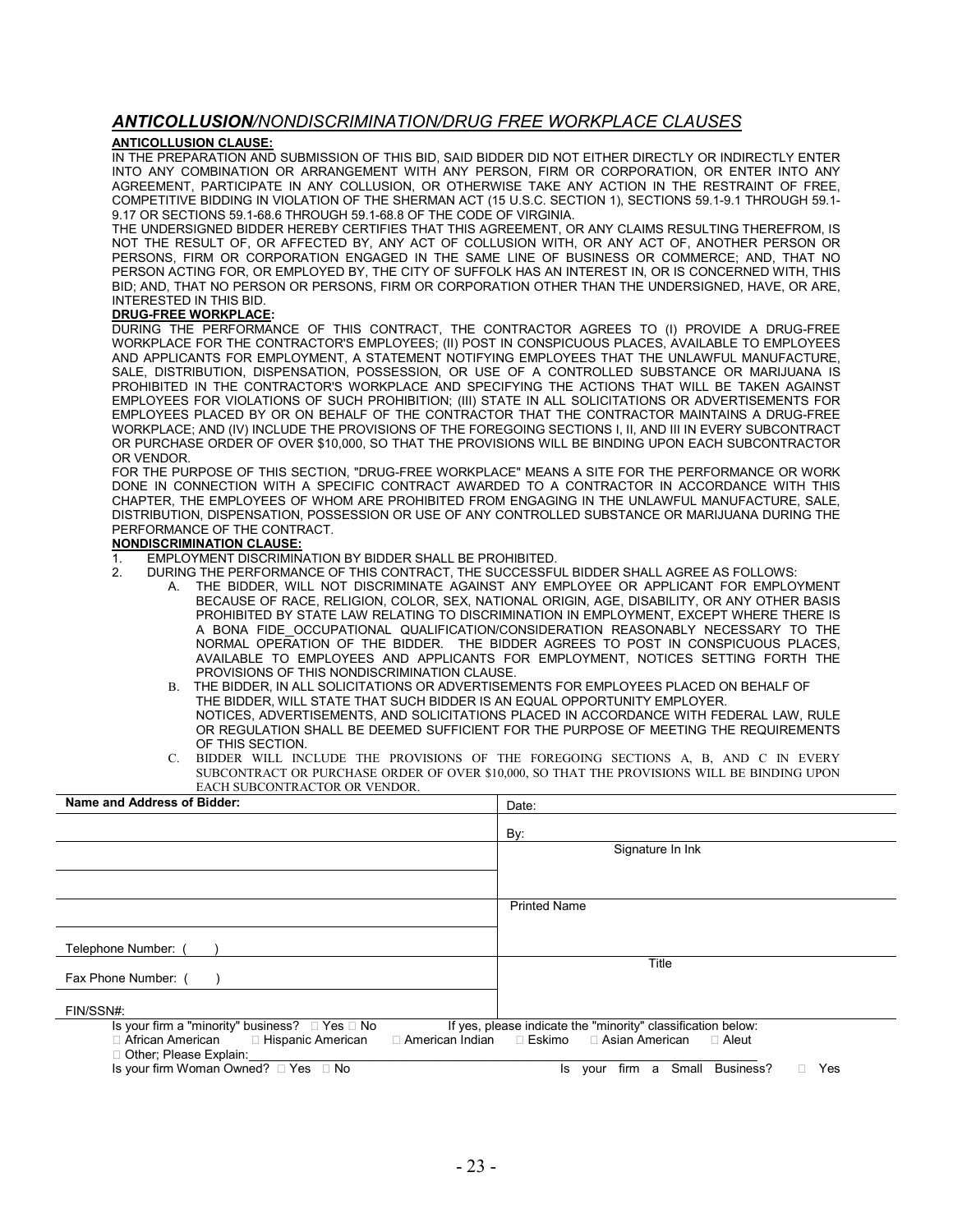#### **PROOF OF AUTHORITY TO TRANSACT BUSINESS IN VIRGINIA**

THIS FORM MUST BE SUBMITTED WITH YOUR PROPOSAL/BID, FAILURE TO INCLUDE THIS FORM MAY RESULT IN REJECTION OF YOUR PROPOSAL/BID

Pursuant to Virginia Code §2.2-4311.2 an Offeror/Bidder organized or authorized to transact business in the Commonwealth pursuant to Title 13.1 or Title 50 of the Code of Virginia shall include in its proposal/bid the identification number issued to it by the State Corporation Commission ("SCC"). Any Offeror/Bidder that is not required to be authorized to transact business in the Commonwealth as a foreign business entity under Title 13.1 or Title 50 of the Code of Virginia or as otherwise required by law shall include in its proposal/bid a statement describing why the Offeror/Bidder is not required to be so authorized. Any Offeror/Bidder described herein that fails to provide the required information shall not receive an award unless a waiver of this requirement and the administrative policies and procedures establish to implement this section is granted by the City Manager, as applicable.

If this quote for goods or services is accepted by the City of Suffolk, Virginia the undersigned agrees that the requirements of the Code of Virginia Section §2.2-4311.2 have been met.

Please complete the following by checking the appropriate line that applies and providing the requested information.

| Α.     | Offeror/Bidder is a Virginia business entity organized and authorized to transact           |  |
|--------|---------------------------------------------------------------------------------------------|--|
|        | business in Virginia by the SCC and such vendor's Identification Number issued to it by the |  |
| SCC is |                                                                                             |  |

B. Cofferor/Bidder is an out-of-state (foreign) business entity that is authorized to transact business in Virginia by the SCC and such vendor's identification Number issued to it by the SCC is  $\Box$ 

C. C. Cital Offeror/Bidder does not have an Identification Number issued to it by the SCC such vendor is not required to be authorized to transact business in Virginia by the SCC for the following reason(s):

#### **Please attach additional sheets if you need to explain why such Offeror/Bidder is not required to be authorized to transact business in Virginia.**

\_\_\_\_\_\_\_\_\_\_\_\_\_\_\_\_\_\_\_\_\_\_\_\_\_\_\_\_\_\_\_\_\_\_\_\_\_\_\_\_\_\_ Legal Name of Company (as listed on W-9)

\_\_\_\_\_\_\_\_\_\_\_\_\_\_\_\_\_\_\_\_\_\_\_\_\_\_\_\_\_\_\_\_\_\_\_\_\_\_\_\_\_\_ Legal Name of Offeror/Bidder

\_\_\_\_\_\_\_\_\_\_\_\_\_\_\_\_\_\_\_\_\_\_\_\_\_\_\_\_\_\_\_\_\_\_\_\_\_\_\_\_\_\_ Date

\_\_\_\_\_\_\_\_\_\_\_\_\_\_\_\_\_\_\_\_\_\_\_\_\_\_\_\_\_\_\_\_\_\_\_\_\_\_\_\_\_\_ Authorized Signature

\_\_\_\_\_\_\_\_\_\_\_\_\_\_\_\_\_\_\_\_\_\_\_\_\_\_\_\_\_\_\_\_\_\_\_\_\_\_\_\_\_\_ Print or Type Name and Title **RETURN THIS PAGE WITH COPIES OF DOCUMENTATION**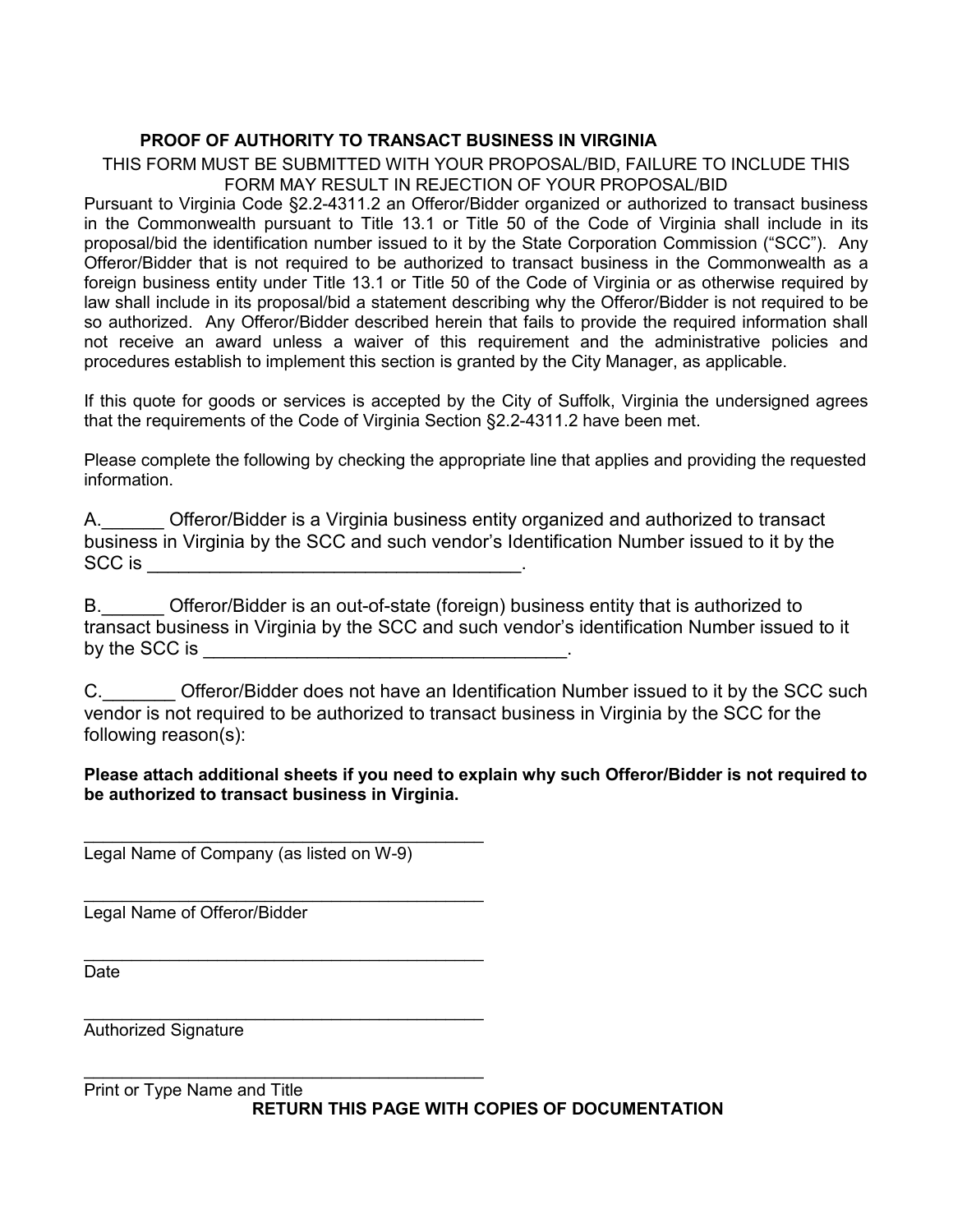# *EXCEPTION PAGE*

#### EXCEPTIONS:

Provider must sign the appropriate statement below, as applicable:

( ) Provider understands and agrees to all terms, conditions, requirements, and specifications stated herein.

| Firm: |  |  |
|-------|--|--|
| Date: |  |  |

( ) Provider takes exception to terms, conditions, requirements, or specifications stated herein (Provider must itemize all exceptions below, and return with this bid):

| Firm:       |  |
|-------------|--|
| Date:       |  |
| Exceptions: |  |
|             |  |
|             |  |
|             |  |
|             |  |
|             |  |
|             |  |
|             |  |
|             |  |
|             |  |
|             |  |
|             |  |
|             |  |
|             |  |

Providers should note that any exceptions taken from the stated terms and/or specifications may be cause for their submittal to be deemed "non-responsive", risking the rejection of their submittal.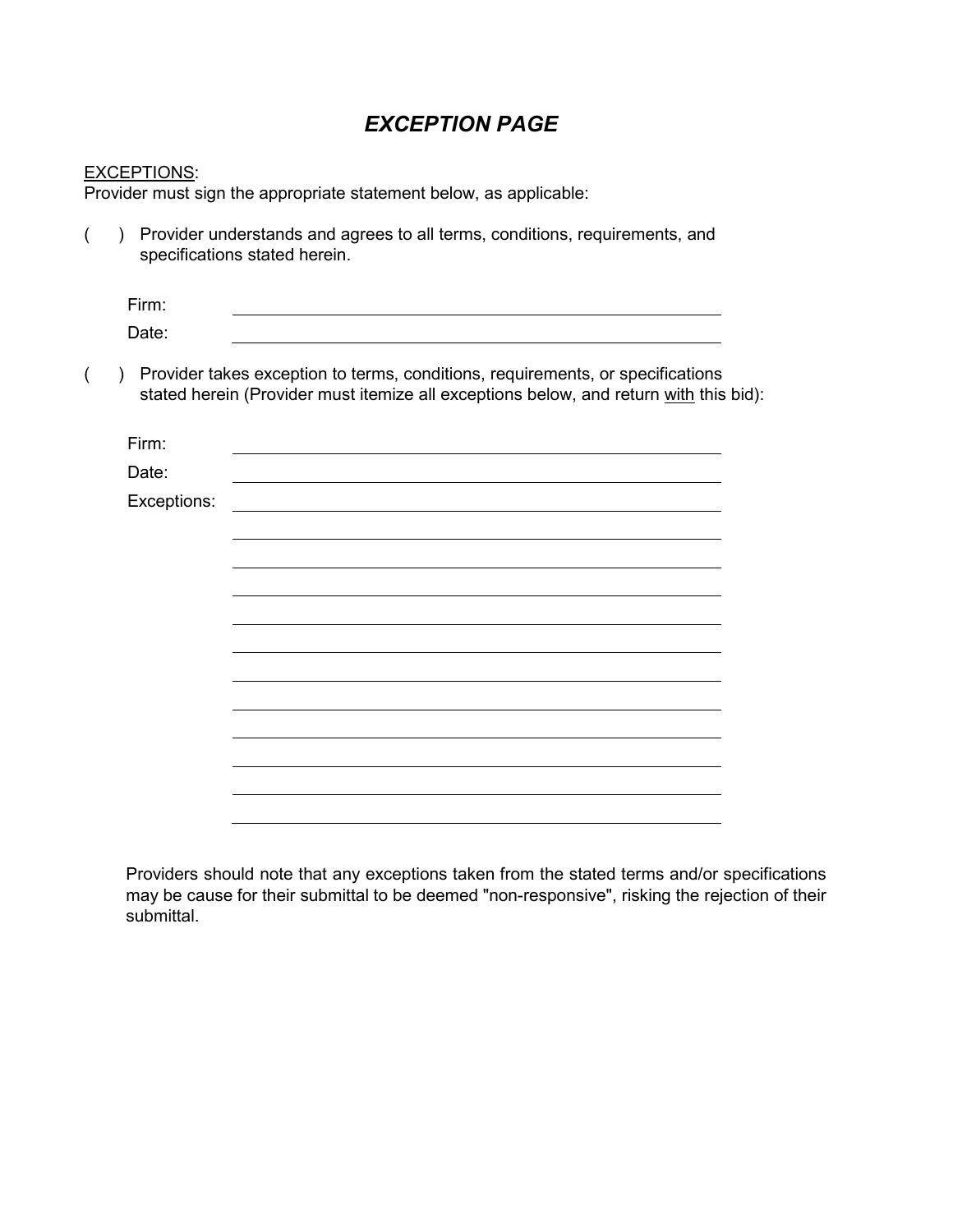# **INSURANCE REQUIREMENTS**

The successful bidder shall procure, maintain, and provide proof of, insurance coverage for injuries to persons and/or property damage as may arise from or in conjunction with, the work performed on behalf of the City by the bidder, his agents, representatives, employees or subcontractors. Proof of coverage as contained herein shall consist of all policies, endorsements, declaration pages, and certificates of insurance and shall be submitted fifteen (15) days prior to the commencement of work, and such coverage shall be maintained by the offeror for the duration of the contract period; for occurrence policies. Claims made policies must be in force or that coverage purchased for three (3) years after delivery date.

#### a. General Liability

Coverage shall be as broad as: Comprehensive General Liability endorsed to include Broad Form, Commercial General Liability form including Products/Completed Operations.

Minimum Limits

\$2,000,000 General Aggregate Limit \$2,000,000 Products & Completed Operations \$1,000,000 Personal and Advertising Injury \$1,000,000 Each Occurrence Limit \$50,000 Fire Damage Limit \$5,000 Medical Expense Limit

b. Automobile Liability

Coverage sufficient to cover all vehicles owned, used, or hired by the offeror, his agents, representatives, employees or subcontractors.

#### Minimum Limits

\$1,000,000 Combined Single Limit \$ 5,000 Medical Expense Limit

c. Workers' Compensation

Limits as required by the Workers' Compensation Act of Virginia. Employers Liability, \$100,000/\$500,000/\$100,000

d. Umbrella/Excess Liability

\$2,000,000 umbrella/excess liability coverage

- e. Coverage Provisions
	- 1. All deductibles or self-insured retention shall appear on the declaration pages, endorsements, and/or policies provided.